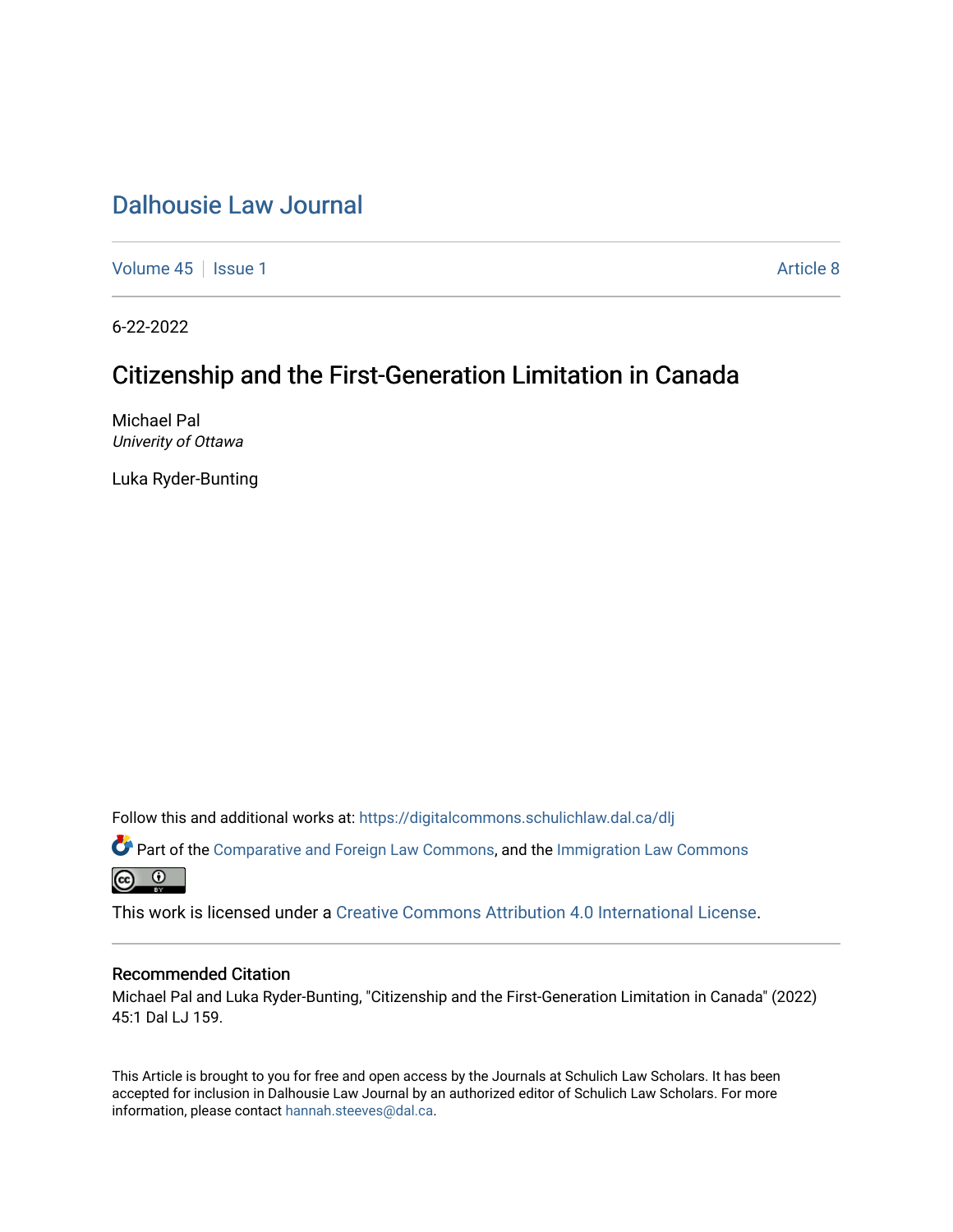| Michael Pal*         | Citize |
|----------------------|--------|
| Luka Ryder-Bunting** | Limita |

Inship and the First-Generation ation in Canada

*This article considers the current Canadian regime for citizenship by descent and what is known as the "first-generation limitation." In 2009, Parliament legislated to limit the transmission of citizenship by descent. Known as the "first-generation limitation," the new rules mean that a Canadian parent is only entitled to pass on their citizenship to their children born abroad if the parent themselves became a citizen by birth inside Canada or by naturalization. In other words, if an individual acquired Canadian citizenship by descent, they are not entitled to pass on their citizenship to their children unless those children are born in Canada. The imposition of the first-generation limitation was controversial, as it is much more restrictive than the previous Canadian rules or those in many comparable jurisdictions. This article outlines the operation of the current Canadian rules around citizenship, analyzes the first-generation limitation, and sets out relevant international comparisons. In evaluating the current legal regime in light of debates about the principles of jus*  soli, jus sanguinis, and jus nexi, we conclude that the current legal regime is overly *restrictive. There are potential alternatives that would better meet the underlying values of Canadian citizenship law. Building on the foundations of jus soli, jus sanguinis, and jus nexi, we have identified three main policy options that respond to the tensions raised by the indefinite transmission of citizenship by descent in Canada: (1) a parental residency exception; (2) an adapted naturalization application, and (3) a birth registration exception. In our assessment, any of these three options would be preferable to the status quo or the pre-2009 rules.*

*Dans le présent article, nous examinons le régime canadien actuel en matière de citoyenneté par filiation et ce que l'on appelle la « limitation à la première génération ». En 2009, le Parlement a légiféré pour limiter la transmission de la citoyenneté par filiation. Connues sous le nom de « limitation de la première génération », les nouvelles règles signifient qu'un parent canadien n'a le droit de transmettre sa citoyenneté à ses enfants nés à l'étranger que si le parent est lui-même devenu citoyen par naissance au Canada ou par naturalisation. En d'autres termes, si une personne a acquis la citoyenneté canadienne par filiation, elle n'a pas le droit de transmettre sa citoyenneté à ses enfants, sauf si ces derniers sont nés au Canada. L'imposition de cette limite de la première génération a suscité la controverse, car elle est beaucoup plus restrictive que les règles canadiennes précédentes ou que celles de nombreuses juridictions comparables. Dans le présent article, nous décrivons le fonctionnement des règles canadiennes actuelles en matière de citoyenneté, analysons la limite de la première génération et établissons des comparaisons internationales pertinentes. En évaluant le régime juridique actuel à la lumière des débats sur les principes du jus soli (droit du sol), du jus sanguinis (droit du sang) et du jus nexi (droit par filiation), nous concluons que le régime juridique actuel est trop restrictif. Il existe d'autres possibilités qui répondraient mieux aux valeurs sousjacentes du droit de la citoyenneté canadienne. En nous appuyant sur les fondements du jus soli, du jus sanguinis et du jus nexi, nous avons identifié trois grandes options politiques qui répondent aux tensions soulevées par la transmission indéfinie de la citoyenneté par filiation au Canada : (1) une exception de résidence parentale ; (2) une demande de naturalisation adaptée, et (3) une exception d'enregistrement des naissances. Selon nous, chacune de ces trois options serait préférable au statu quo ou aux règles antérieures à 2009.*

Michael Pal is an Associate Professor in the Faculty of Law, Common Law Section, at the University of Ottawa.

<sup>\*\*</sup> Luka Ryder-Bunting is an Associate at Koskie Minsky LLP in Toronto.

The authors would like to thank the Canadian American Bar Association for their generous funding of this research. All views represent those of the authors alone.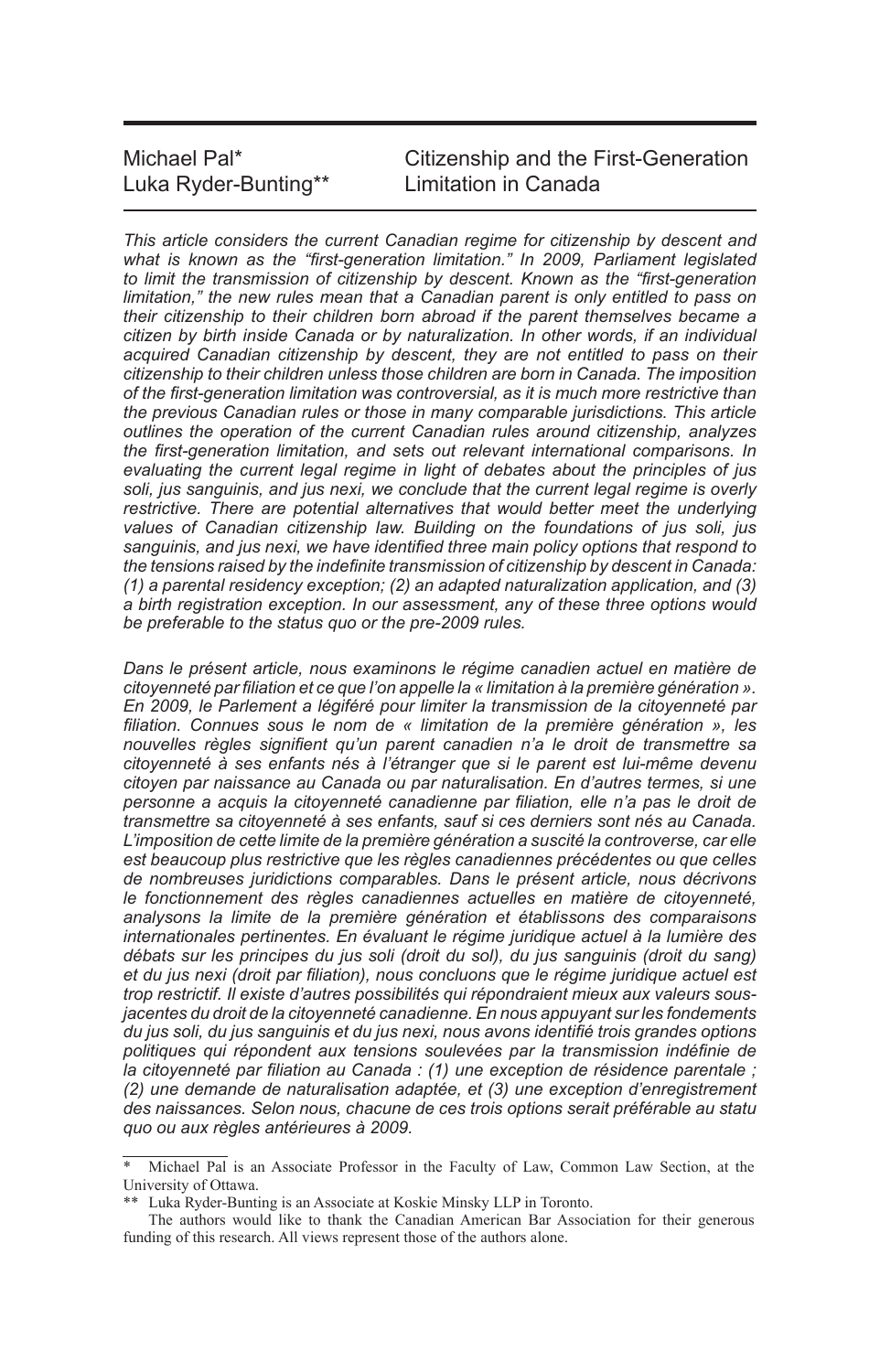# *Introduction*

- I. *Citizenship and the* Citizenship Act
	- 1. *The operation of the* Citizenship Act
		- a. *Citizenship by birth in Canada* (jus soli)
		- b. *Citizenship by birth outside Canada to a Canadian parent*  (jus sanguinis)
		- c. *Citizenship by grant (naturalization)*
	- 2. *Defining citizenship in Canada*
- II. *The first-generation limitation: citizenship by descent and Canadians abroad*
	- 1. *Canadians Abroad*
	- 2. *Bill C-37*
	- 3. *The 2014 and 2017 amendments*
- III. *Assessing the first-generation limitation*
	- 1. *Indefinite transmission?*
	- 2. Jus sanguinis *and* jus doli *and the first-generation limitation*
	- 3. Jus nexi *and the first-generation limitation*
- IV. *International comparisons*
- V. *Options for reform*
	- 1. *Parental residency exception*
	- 2. *Adapted naturalization application*
	- 3. *Birth registration exception*

*Conclusion*

# *Introduction*

National citizenship is a multi-faceted concept involving the "linking of an individual to a nation-state."1 It denotes a specific legal status, political membership in a community, and is an important aspect of individual and

<sup>1.</sup> Patrick Weil, "From Conditional to Secured and Sovereign: The New Strategic Link Between the Citizen and the Nation-State in a Globalized World" (2011) 9:3-4 Intl J Constitutional L 615. In this paper, the term citizenship is used to denote national citizenship. Some scholars challenge whether citizenship attaches only at the level of nation-state or may be asserted to exist at various other levels of community organization. See e.g. Linda Bosniak, "Critical Reflections on 'Citizenship' as a Progressive Aspiration" in Joanne Conaghan, Richard Michael Fischl, and Karl Klare, eds, *Labour Law in an Era of Globalization: Transformative Practices and Possibilities* (Oxford: Oxford University Press 2004) [Bosniak, "Critical Reflections"].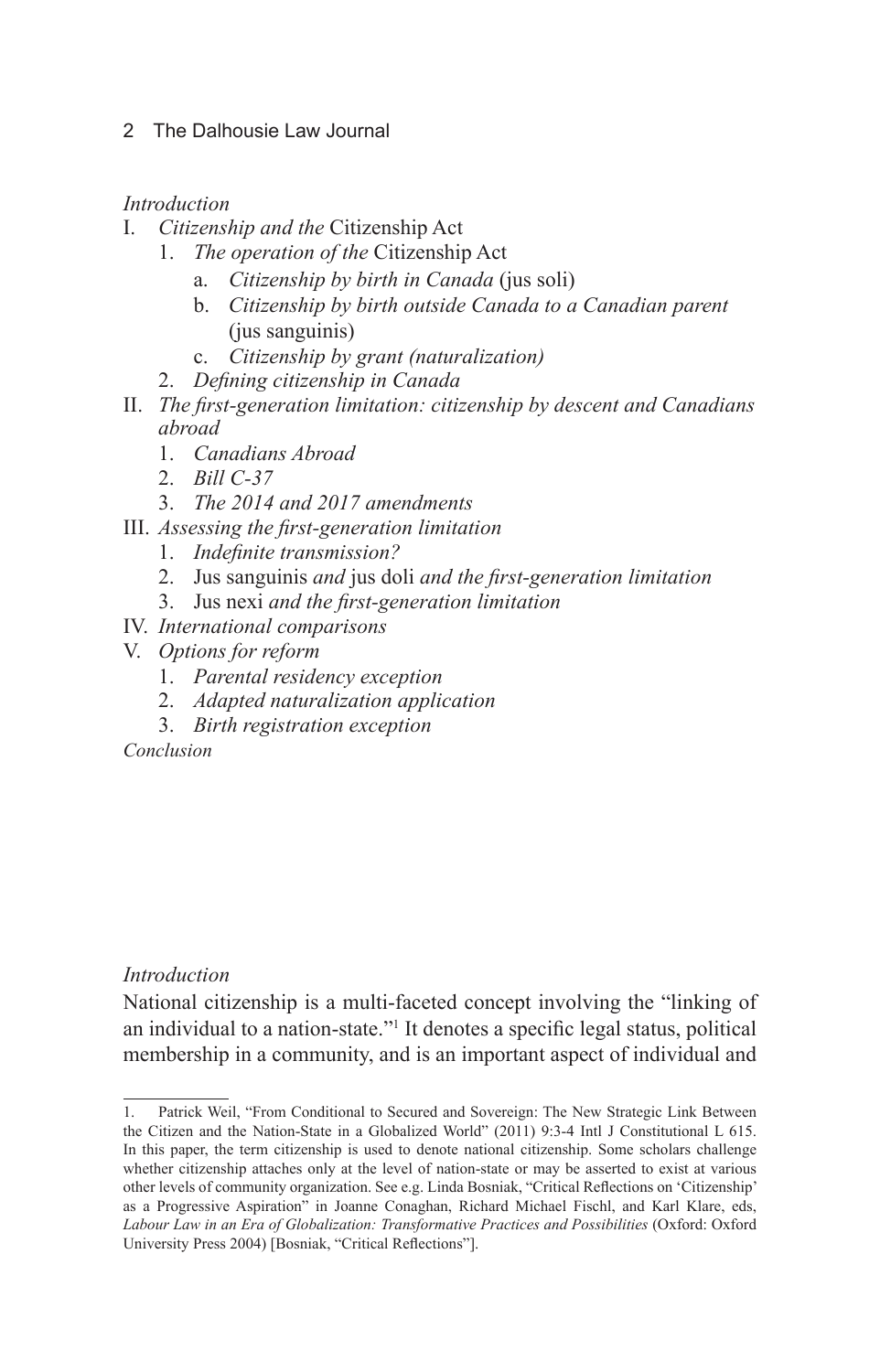collective identity.<sup>2</sup> It has even been called the "right to have rights,"<sup>3</sup> given the legal entitlements that flow to an individual from its acquisition.<sup>4</sup> Citizenship also serves as a significant determinant of life opportunities. Because the socio-economic characteristics of states vary so dramatically, the rules around acquisition of citizenship serve to "define access to certain resources, benefits, protections, decision-making processes, and opportunity-enhancing institutions reserved primarily to those defined as right-holders."5 As a result, citizenship can be understood to have a dual nature: inclusive and emancipatory for some and exclusionary for others.<sup>6</sup>

Globally, citizenship and its benefits are still largely transmitted at birth according to two distinct sets of rules with different historical lineages and contemporary impacts. The principle of *jus soli* assigns citizenship at birth to anyone born within the territory of a state*.* The citizenship of the parent(s) is irrelevant to the operation of *jus soli. Jus sanguinis*, by contrast, explicitly transmits citizenship to children based on the citizenship of their parent(s). Entitlement to citizenship under *jus sanguinis* turns on descent. Both *jus soli* and *jus sanguinis* rely on facts about an individual at birth as the basis for distributing citizenship. Canada does not exclusively adopt any one approach. Canadian citizenship can be acquired by: 1) birth in Canada consistent with the principle of *jus soli*; 2) birth outside Canada to a Canadian citizen in accordance with *jus sanguinis*; or 3) naturalization.

This article considers the current Canadian regime for citizenship by descent and what is known as the "first-generation limitation." In 2009, Parliament legislated to limit the transmission of citizenship by descent*.* Known as the "first-generation limitation," the new rules meant that a Canadian parent was only entitled to pass on their citizenship to their children born abroad if the parent themselves became a citizen by

<sup>2.</sup> Will Kymlicka & Wayne Norman, "Return of the Citizen: A Survey of Recent Work on Citizenship Theory" (1994) 104:2 Ethics 352.

<sup>3.</sup> Hannah Arendt, *The Origins of Totalitarianism* (New York: Harcourt Brace Jovanovich, 1948). See also *Trop v Dulles*, 356 US 86 (1958).

<sup>4.</sup> Linda Bosniak, *The Citizen and the Alien: Dilemmas of Contemporary Membership* (Oxford: Oxford University Press, 2006) at 34-35. See also Sarah Song, "Rethinking Citizenship Through Alienage and Birthright Privilege: Bosniak and Shachar's Critiques of Liberal Citizenship" (2011) 9:1 Issues in Legal Scholarship 1 [Song, "Rethinking Citizenship"].

<sup>5.</sup> Ayelet Shachar, *The Birthright Lottery: Citizenship and Global Inequality* (Cambridge, MA: Harvard University Press, 2009) at 7. See also Joseph H Carens, *Immigrants and the Right to Stay* (Boston: MIT Press Cambridge, 2010).

<sup>6.</sup> Christian Joppke, "Citizenship in Immigration States" in Ayelet Shachar, Rainer Bauböck, Irene Bloemraad & Maarten Vink, eds, *The Oxford Handbook of Citizenship* (Oxford: Oxford University Press, 2018) at 385-388. See also Bosniak, "Critical Reflections," *supra* note 1. These approaches are contrary to that of TH Marshall, who famously set out citizenship as embodying a process of progressive development: TH Marshall, *Citizenship and Social Class and Other Essays* (Cambridge, UK: Cambridge University Press, 1950).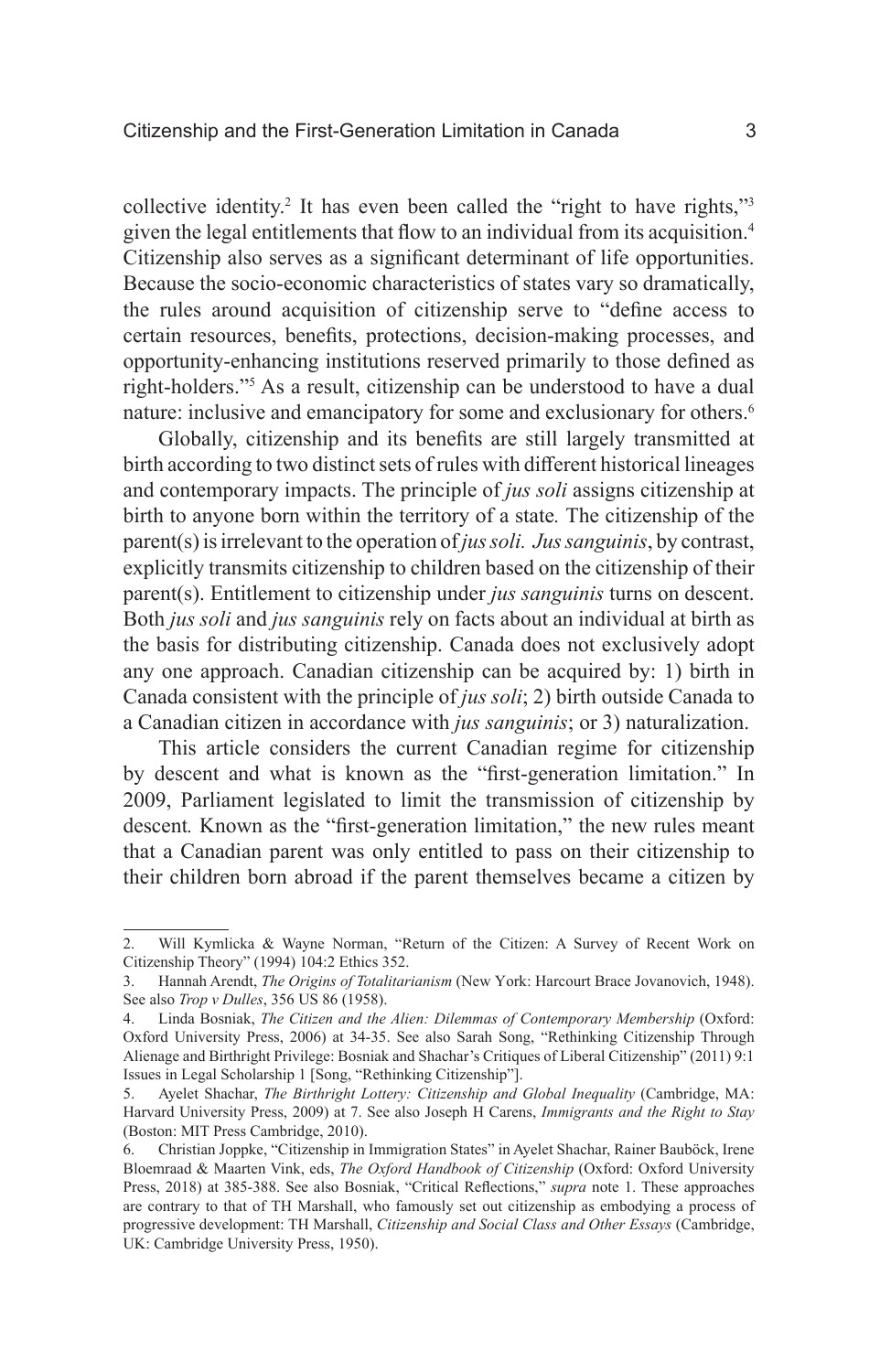birth inside Canada or by naturalization. In other words, if an individual acquired Canadian citizenship by descent, they are not entitled to pass on their citizenship to their children unless those children are born in Canada. The imposition of the first-generation limitation was controversial, as it is much more restrictive than the previous Canadian rules or those in many comparable jurisdictions. It introduced a differential set of rights among classes of citizens.<sup>7</sup> Amendments in 2017 reduced the risk that the firstgeneration limitation could result in statelessness.<sup>8</sup> While the harshest edges of the policy have been shaved off, the fundamental soundness of the limitation must still be interrogated.

The dilemma that the first-generation limitation sought to address can be framed relatively succinctly. Indefinite transmission of citizenship by descent to the children of multiple generations born abroad risks including members who may have little meaningful connection to the political community. Restricting the transmission of citizenship, however, may arbitrarily exclude individuals and, in doing so, harm their life chances. The excluded individuals may in fact have a genuine connection to Canada and/or be those whom Canada would otherwise be seeking to attract. Underlying this dilemma is a tension between the view of citizenship as a category distributing largely equal, formal rights to members that ought to be accessible and the "gate-keeping function"<sup>9</sup> of citizenship reflecting the political community's "right to exclude"<sup>10</sup> and to define itself.<sup>11</sup>

Prominent scholars have questioned birth location and parental citizenship as being, at times, arbitrary measures of whether a person has a connection to a country and ought to be afforded citizenship. Many have called for other approaches to citizenship transmission and acquisition, such as the argument in favour of a third option beyond *jus soli* and *jus sanguinis* called "*jus nexi.*" Under *jus nexi,* the acquisition of citizenship requires establishing some kind of real and substantial connection to the

<sup>7.</sup> Citizens unable to transmit their citizenship in the same way as their fellow citizens could be said to be in a state of "semi-citizenship": Elizabeth Cohen, "Dilemmas of Representation, Citizenship, and Semi-Citizenship" (2014) 58 St Louis ULJ 1047; Elizabeth Cohen, *Semi-Citizenship in Democratic Politics* (Cambridge, UK: Cambridge University Press, 2009).

<sup>8.</sup> Marietta Brennan & Miriam Cohen, "Citizenship by Descent: How Canada's One-Generation Rule Fails to Comply with International Legal Norms" (2018) 22:10 Intl JHR 1302.

<sup>9.</sup> Ayelet Shachar & Ran Hirschl, "Citizenship as Inherited Property" (2007) 35:3 Political Theory 253 at 265.

<sup>10.</sup> The idea that a state ought to be able to exclude members from its polity and associated benefits flowing from citizenship is frequently challenged. See e.g. Sarah Song, "Why Does the State Have the Right to Control Immigration?" (2017) 57 J Immigration, Emigration & Migration 3.

<sup>11.</sup> Shachar & Hirschl, *supra* note 9 at 267.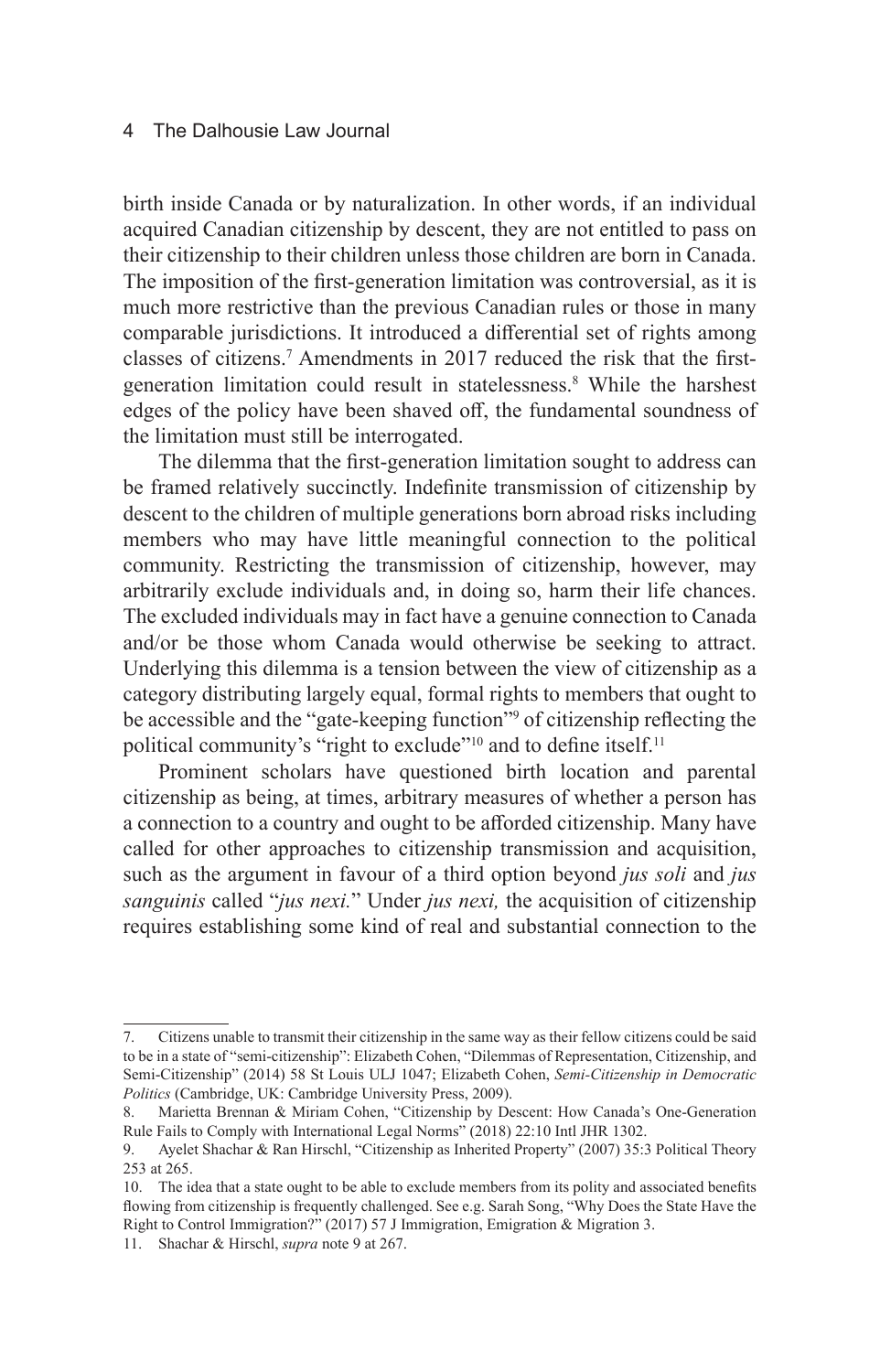state,<sup>12</sup> with advocates framing it as a more just alternative<sup>13</sup> in determining citizenship than the sometimes arbitrary measure of circumstances of birth.14 A robust debate has erupted about whether *jus nexi* would exclude many who would otherwise be automatically entitled to citizenship by descent or birth location.<sup>15</sup>

The choice between *jus soli, jus sanguinis,* and now *jus nexi* is a consequential one. The rules around citizenship acquisition and transmission establish whether an individual obtains the opportunities and status that come with citizenship. Globalization has further heightened the stakes. The processes of globalization undermine the common assumption that there is or even should be an overlap between residence or descent with citizenship. The international migration that has accompanied globalization creates, in the words of Rainer Baübock, "a mismatch between citizenship and the territorial scope of legitimate authority" including "citizens living outside the country whose government is supposed to be accountable to them and inside a country whose government is not accountable to them."16 Canada is far from immune from having to reckon with the implications of globalization on citizenship, given the twin migrations into Canada by noncitizens and out of Canada by citizens moving abroad.17 The implications of a "mismatch" between citizenship and territory manifest themselves in Canada in the debate about the first-generation limitation.<sup>18</sup>

This article sets out the various considerations involved in setting law and policy around the first-generation limitation. Related and important topics in the literature on citizenship and migration, such as the rights and legal status of long-term, non-citizen residents,<sup>19</sup> or whether citizenship itself is an exclusionary concept,<sup>20</sup> are beyond the scope of

<sup>12.</sup> Shachar, *supra* note 5.

<sup>13.</sup> Shachar & Hirschl, *supra* note 9.

<sup>14.</sup> Rainer Bauböck, "Stakeholder Citizenship: An Idea Whose Time Has Come?" in *Delivering Citizenship* (Gutersloh: The Transatlantic Council on Migration, 2008).

<sup>15.</sup> Song, "Rethinking Citizenship," *supra* note 4 at 9-19; Noah Novogrodsky, "The Use and Abuse of *Jus Nexi"* (2012) 7:2 The Ethics Forum 50.

<sup>16.</sup> Bauböck, *supra* note 14 at 31.

<sup>17.</sup> Audrey Macklin argues that there is even a "kind of immigration exceptionalism [which] dilutes the rule of law in relation to non-citizens." Audrey Macklin, "Citizenship, Non-Citizenship, and the Rule of Law" (2018) 69:1 UNBLJ 19. Available on SSRN.com: https://papers.ssrn.com/sol3/papers. cfm?abstract\_id=3666111. Last accessed July 16, 2021.

<sup>18.</sup> Jamie Chai Yun Liew & Donald Galloway, *Immigration Law*, 2nd ed (Toronto: Irwin Law, 2015) at 45.

<sup>19.</sup> See e.g. Hiroshi Motomura, "The Rights of Others: Legal Claims and Immigration Outside the Law" (2010) 59:8 Duke LJ 1723. See also Linda Bosniak, "Territorial Presence as a Grounds for Claims: Some Reflections" (2020) 14:2 Nordic J Applied Ethics 53.

<sup>20.</sup> See e.g. Bosniak, "Critical Reflections," *supra* note 1. See also Joseph H Carens, "Aliens and Citizens: The Case for Open Borders" (1987) 49:2 Rev Politics 251.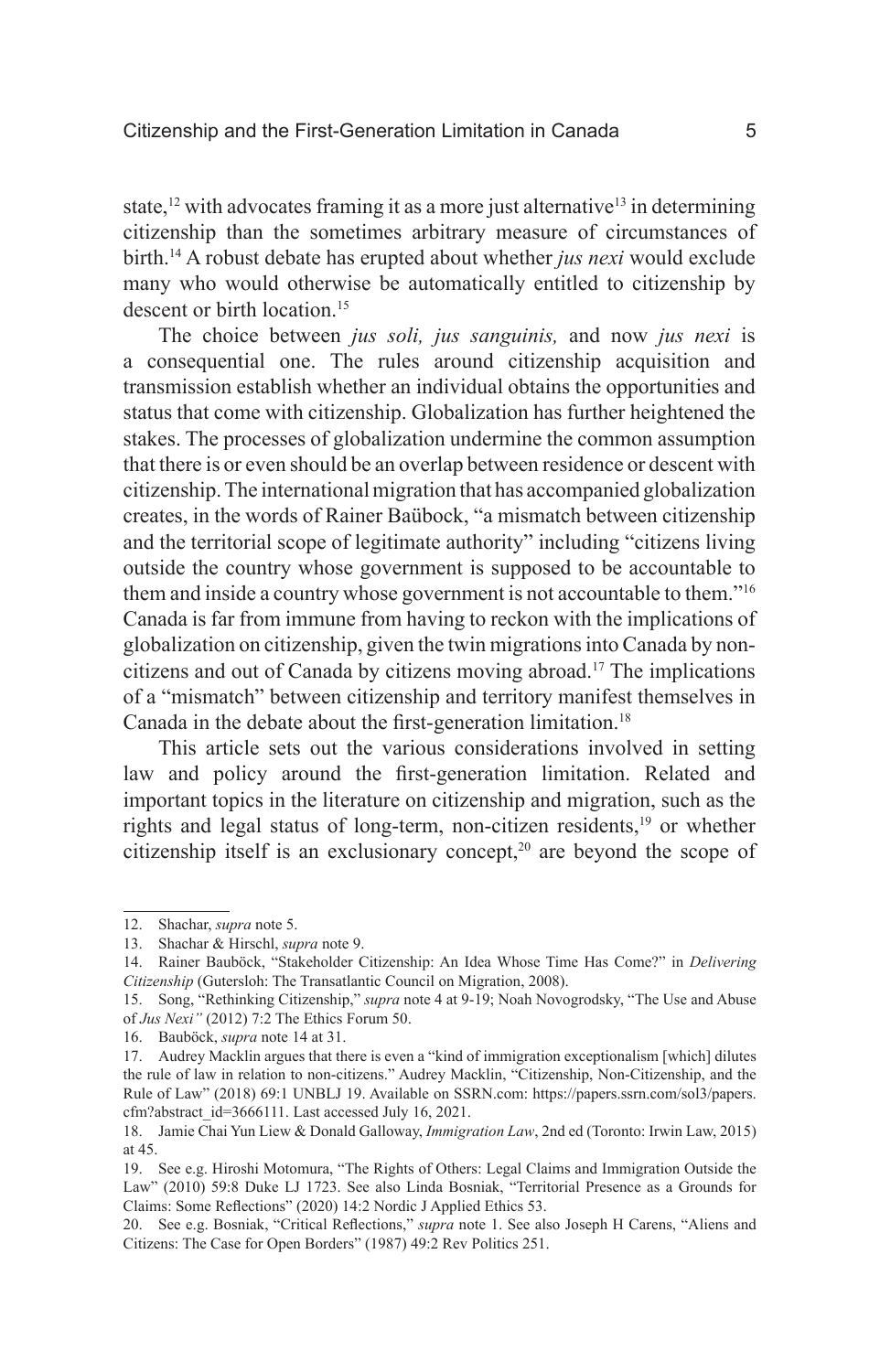this article. There are potential constitutional implications of state drawing distinctions among citizens, including a potential violation of the right to equality in s 15(1) of the *Canadian Charter of Rights and Freedoms.*<sup>21</sup> We also leave for another day the detailed argument necessary to establish the constitutionality or unconstitutionality of the first-generation limitation, given the rapidly shifting case law.22

In the sections that follow, this article outlines the operation of the current Canadian rules around citizenship, analyzes the first-generation limitation, sets out relevant international comparisons, and then addresses a variety of reform-minded policies that could be pursued. In evaluating the current legal regime in light of debates about the principles of *jus soli, jus sanguinis,* and *jus nexi,* we conclude that the current legal regime is overly restrictive. There are potential alternatives that would better meet the underlying values of Canadian citizenship law. Building on the foundations of *jus soli, jus sanguinis,* and *jus nexi,* we have identified three main policy options that respond to the tensions raised by the indefinite transmission of citizenship by descent in Canada: (1) a parental residency exception; (2) an adapted naturalization application; and (3) a birth registration exception. In our assessment, any of these three options would be preferable to the status quo or the pre-2009 rules.

I. *Citizenship and the* Citizenship Act

# 1. *The operation of the* Citizenship Act

This section outlines the legal rules surrounding the transmission and acquisition of citizenship. Federal legislation provides for citizenship by birth in Canada, by birth outside to a Canadian citizen, and by naturalization. Sub-section II (ii) then uses that discussion to analyze how "citizenship" is used as a concept in Canadian law.

# a. *Citizenship by birth in Canada* (jus soli)

The *Citizenship Act*<sup>23</sup> (the "Act") governs citizenship law in Canada. Section  $3(1)(a)$  of the Act guarantees citizenship to everyone born in Canada. This is limited only by s 3(2), which excludes foreign diplomats, consular officers, anyone in the service of the former two categories, and employees of a United Nations agency or similar organization. The scope of this provision was recently addressed by the Supreme Court of Canada

<sup>21.</sup> *Canadian Charter of Rights and Freedoms*, Part I of the *Constitution Act, 1982*, being Schedule B to the *Canada Act 1982* (UK), 1982, c 11.

<sup>22.</sup> See *Fraser v Canada (Attorney General),* 2020 SCC 28.

<sup>23.</sup> *Citizenship Act*, RSC 1985, c C-29.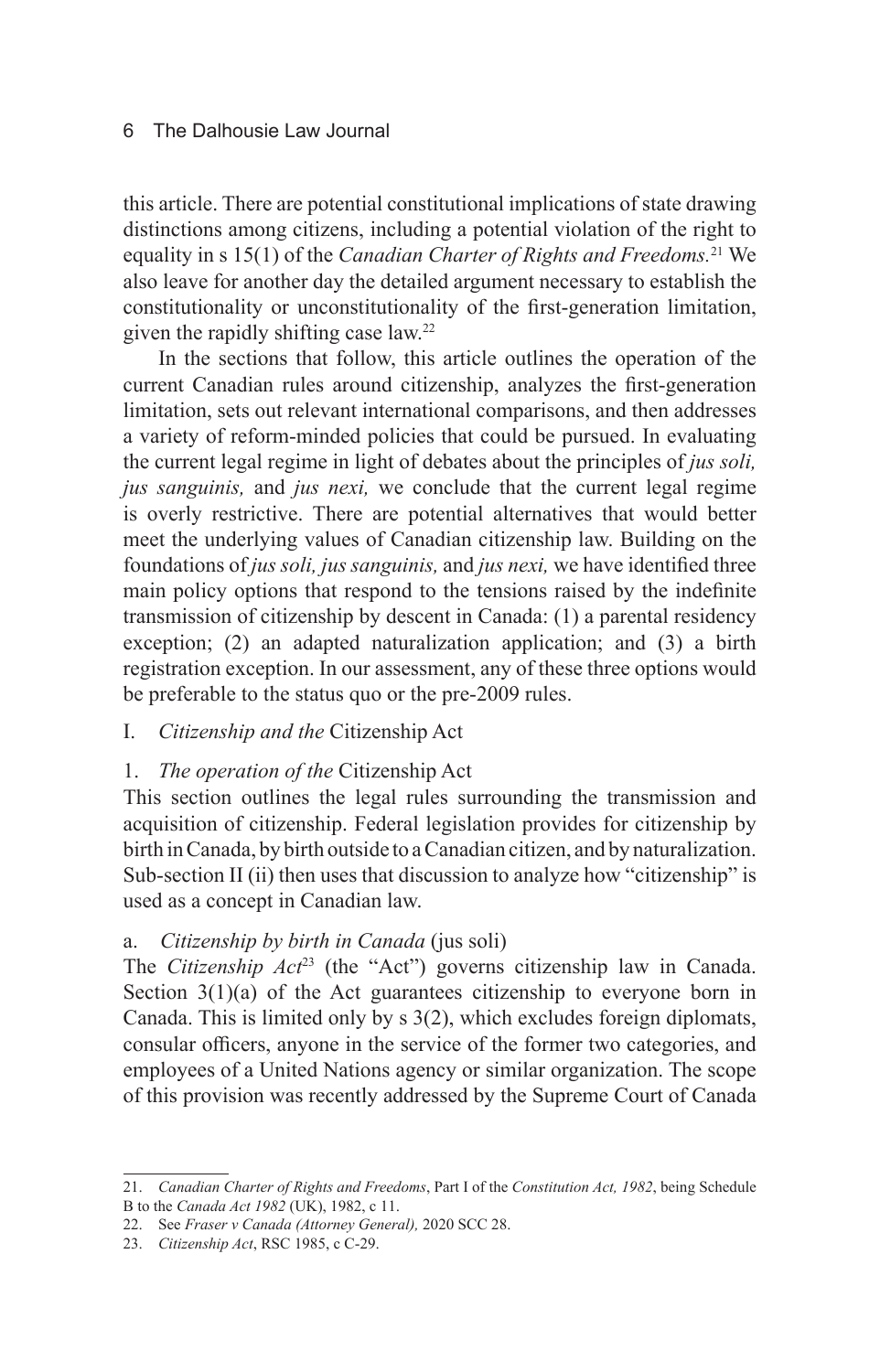in *Vavilov v Minister of Citizenship*. 24 The majority of the Court recognized that: "…Canada affords citizenship in accordance both with the principle of *jus soli,* the acquisition of citizenship through birth regardless of the parents' nationality, and with that of *jus sanguinis,* the acquisition of citizenship by descent, that is through a parent."25

The facts of *Vavilov* are dramatic, and it is a rare instance of the Supreme Court taking up core aspects of citizenship. Mr. Vavilov was born in Canada to parents eventually revealed to be Russian citizens employed by their government as spies. Vavilov received Canadian citizenship on the basis of *jus soli,* but it was eventually revoked under s 3(2)(a) of the *Citizenship Act* by the registrar of citizenship. Mr. Vavilov challenged that administrative decision. The Supreme Court concluded that the revocation by the registrar was unreasonable as a matter of administrative law and statutory interpretation. The Court upheld the decision by the Federal Court of Appeal quashing the decision of the registrar.

While notable for its restatement of the principles of judicial review in administrative law, *Vavilov* reiterates the foundational importance of citizenship. The majority of the Court interpreted the relevant statute so as to enhance access to citizenship. The majority cited the opinion of Justice Iacobucci in *Benner v Canada (Secretary of State)*, 26 stating, "I cannot imagine an interest more fundamental to full membership in Canadian society than Canadian Citizenship."<sup>27</sup> Given the interests at stake, the exclusion in s 3(2) was construed narrowly by the Court in Mr. Vavilov's favour. The exclusion was interpreted to only apply to the children of individuals who receive diplomatic immunities (or the people in their service)*.* Offspring of individuals not identified by Canada as diplomats or in the service of a diplomat therefore benefit from the principle of *jus soli*, even though there were national security considerations and deception by the parents.

b. *Citizenship by birth outside Canada to a Canadian parent* (jus sanguinis)

Individuals born outside Canada are also entitled to citizenship by descent if one or more of their parents is a Canadian citizen, by virtue of s 3(1) (b) of the Act. The provision states that, "a person is a citizen if…the person was born outside Canada after 14 February 1977, and at the time

<sup>24.</sup> *Canada (Minister of Citizenship and Immigration) v Vavilov*, 2019 SCC 65 [*Vavilov*].

<sup>25.</sup> *Ibid* at para 178 per the majority opinion.

<sup>26.</sup> *Benner v Canada (Secretary of State),* [1997] 1 SCR 358 at paras 68, 143.

<sup>27.</sup> *Vavilov*, *supra* note 24 at para 191.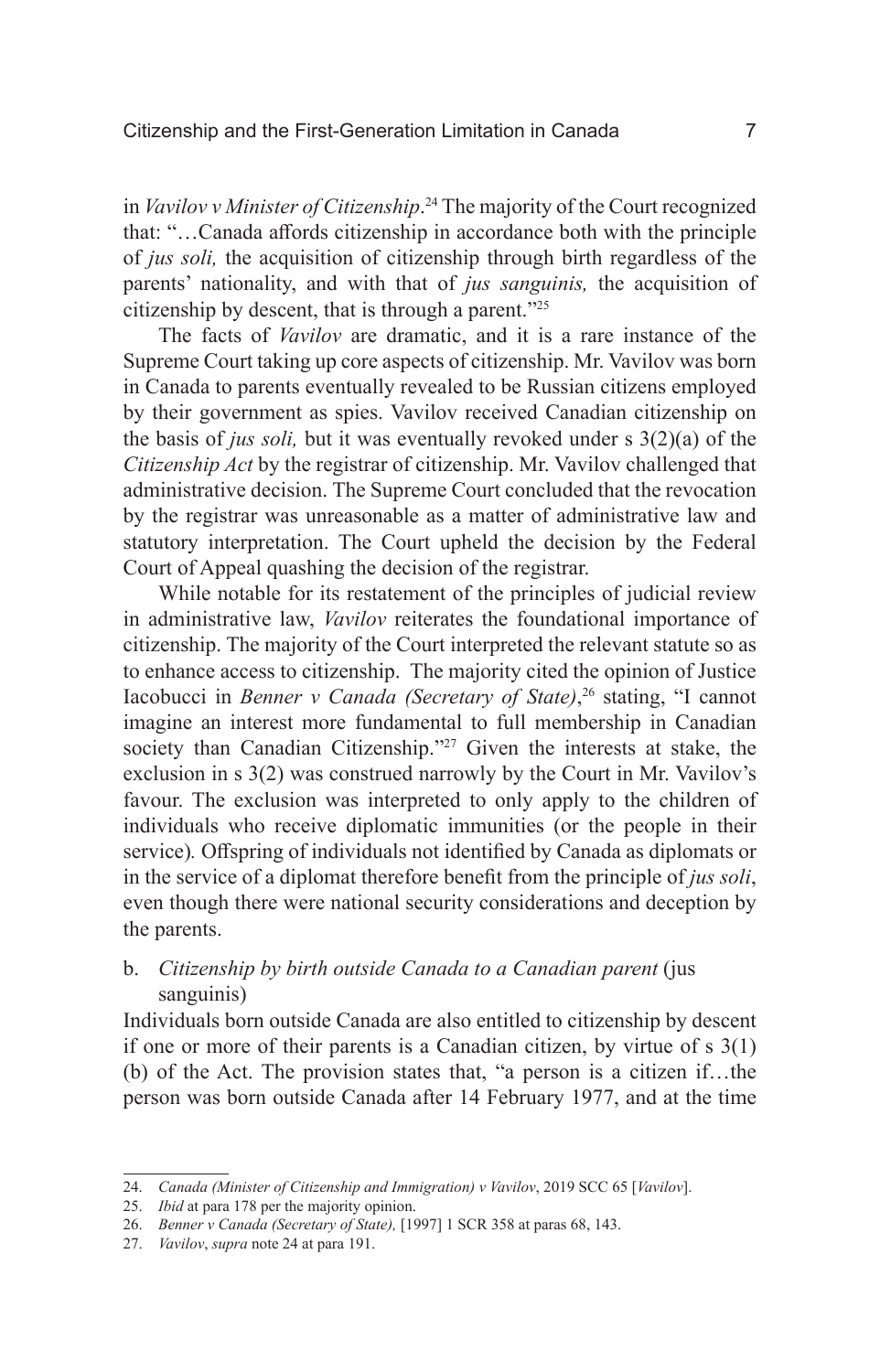of his birth one of his parents, other than a parent who adopted him, was a citizen." This provision gives life to the principle of *jus sanguinis.* 

This guarantee is qualified by  $s$  3(3), which limits citizenship by descent *to the first generation born abroad*. The limitation is the result of the passage by Parliament of Bill C-37*, An Act to Amend the Citizenship Act*, which came into force on 17 April 2009. This "first-generation limitation" as it has come to be known means that a person born outside Canada on or after 17 April 2009, will *not* become a citizen unless one of their parents is a Canadian citizen *otherwise than by descent*. Put differently, a Canadian citizen is only entitled to pass on their citizenship to their children born outside of Canada if the parent became a citizen by birth inside Canada or by naturalization.

Take the following example. Person A is born in the United States but becomes a citizen of Canada at birth due to the citizenship of their parents. They live most of their lives in Canada before moving back to the United States for school. Person A then has a child in the United States with an American spouse. In this scenario, Person A's child would *not* be granted citizenship by descent, despite their parent's links to the country. In contrast, if Person A or their partner became a citizen by birth in Canada or through naturalization, their child would become a Canadian citizen at birth despite being born abroad. The rule does not consider the amount of time the parent has spent in Canada or how they retain a connection to the country. It only considers *the method* by which the parent received citizenship.

The legislation builds in safeguards for specific Canadians. The firstgeneration limitation does not apply to children of individuals working abroad in the Canadian public service at the child's birth.<sup>28</sup> The public services enumerated in the Act are the Canadian Armed Forces, the federal public administration, and the public service of a province. A child born to parents working in the public service is also enabled to pass on their citizenship to their children born abroad.<sup>29</sup> That is to say, a child born abroad whose Canadian parent is employed in the public service is treated as born inside Canada or naturalized for the purposes of the first-generation rule, and as such, the limitation does not apply to their eventual children.

These provisions echo past exceptions in the *Canada Elections Act* related to voting in federal elections by Canadian citizens living outside the country for long periods of time. The legislation banned voting by those abroad for more than five years but created categories of exceptions

<sup>28.</sup> *Citizenship Act*, *supra* note 23, s 3(5)(a).

<sup>29.</sup> *Ibid,* s  $3(5)(b)$ .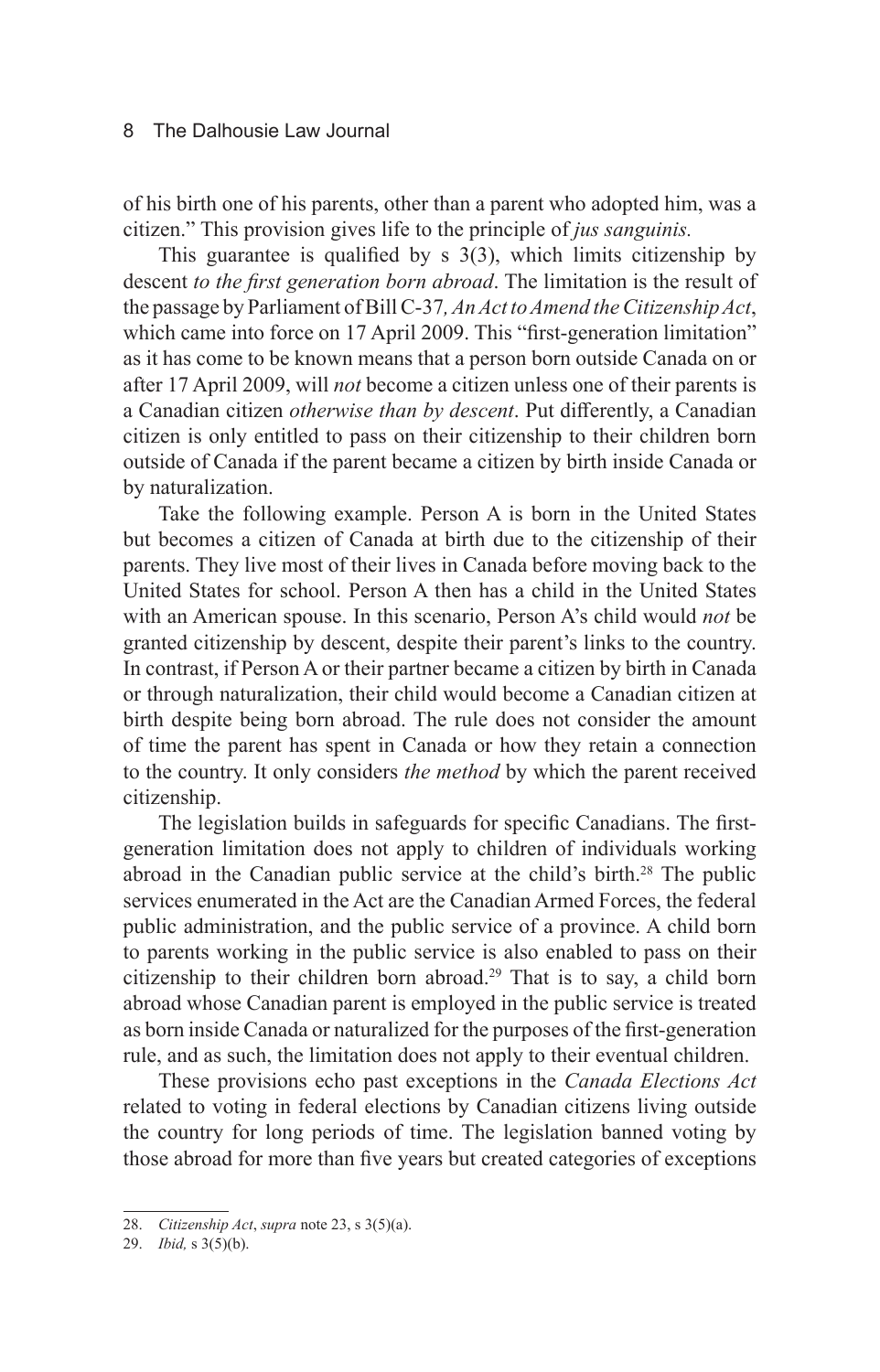for Canadians working for the Canadian state abroad or select international organizations that Canada is a member of, such as the United Nations. These exceptions were rendered moot by the passage of Bill C-76, which eliminated the five-year rule.<sup>30</sup> The Supreme Court of Canada eventually held in *Frank v Canada*<sup>31</sup> in 2019 that the five-year rule violated the right to vote granted to all citizens in s 3 of the *Canadian Charter of Rights and Freedoms* (the *Charter*).

The rules prior to 2009 addressed what constitutes a "substantial connection." Under the pre-2009 rules, the second or subsequent generation born abroad was considered a Canadian citizen. Still, it would lose that status if they did not apply for retention by age 28 or failed to meet the application requirements. If an applicant had resided in Canada for the year preceding the application, they were entitled to retain their citizenship. If they had not, they had to demonstrate a substantial connection to Canada in order for the application to be accepted.

The definition of "substantial connection" was found in the Citizenship Regulations. A substantial connection could be demonstrated in two ways. First, one was considered to have a substantial connection to Canada if they worked abroad for the Canadian Forces, the RCMP, or the United Nations as a Canadian representative. Secondly, one could demonstrate a substantial connection by having an adequate knowledge of Canada, one of its official languages, and the privileges and responsibilities of citizenship, as well as having lived in Canada for one year since the age of 14 either with a family member or at a Canadian secondary or post-secondary institution.32 There was some administrative confusion surrounding this law and its application, including that it was poorly advertised to individuals who needed to apply. It also provides significant discretion to the bureaucracy, which has not always been advantageous to rights claimants under the citizenship regime or immigration law.<sup>33</sup>

<sup>30.</sup> On the link between voting rights and citizenship acquisition in Canada, see Andrew Griffiths and Robert Vineberg's brief to the Standing Committee on Procedure and House Affairs: Andrew Griffith & Robert Vineberg, "C-76 Non-Resident Voting Rights" (last visited 15 June 2022), online (pdf): *House of Commons Canada* <www.ourcommons.ca/Content/Committee/421/PROC/Brief/ BR9886548/br-external/GriffithAndrew-e.pdf> [perma.cc/6LK7-M3EA]. See also Michael Pal, "Evaluating Bill C-76: The *Elections Modernization Act*" (2019) 13:1 JPPL 171 at 176-177.

<sup>31.</sup> *Frank v Canada (Attorney General)*, 2019 SCC 1 [*Frank*].

<sup>32.</sup> *Citizenship Regulations*, SOR/93-246, s 16.

<sup>33.</sup> *Baker v Canada (Minister of Citizenship and Immigration),* [1999] 2 SCR 817, 174 DLR (4th) 193.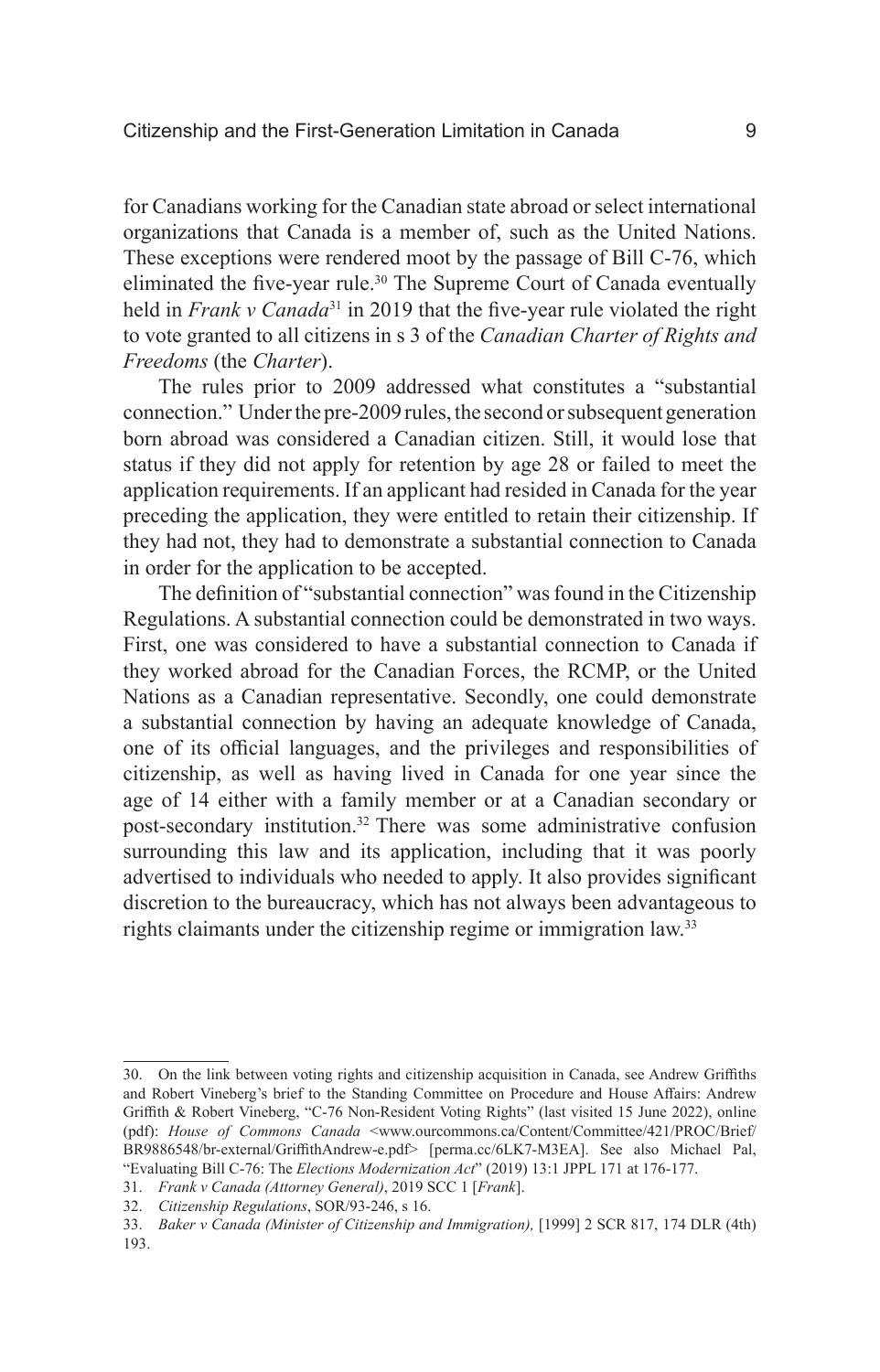#### c. *Citizenship by grant (naturalization)*

In addition to birth in Canada or outside Canada to a Canadian parent in some circumstances, an individual over the age of 18 can be apply for a grant of citizenship under s 5 of the Act, known as naturalization. An applicant must fulfill certain requirements to have their naturalization application accepted. The applicant must be a permanent resident, have been physically present in Canada for at least 1,095 days in the five years directly preceding the application,<sup>34</sup> and have filed taxes in three of those five years. Individuals between ages 18-55 must have an "adequate knowledge" of English or French and understand the "responsibilities and privileges of citizenship."35 The Act temporarily or permanently excludes applicants from a grant of citizenship on the basis of criminality or national security considerations.<sup>36</sup>

One of the concerns raised about the first-generation limitation was the possibility that an individual could be rendered "stateless," if unable to gain access to the citizenship of their Canadian parents and denied citizenship in the country where they currently live. A grant of citizenship is therefore available for individuals who have Canadian parents but who are excluded from citizenship by the first-generation limitation and would be stateless, but for the grant of citizenship.<sup>37</sup> Between 2010 and 2017, 384 people had received a discretionary grant.<sup>38</sup> The vast majority of the recipients were "Lost Canadians," a group who lost their citizenship due to historical citizenship legislation deemed inconsistent with modern legal and ethical norms.39

#### 2. *Defining citizenship in Canada*

The starting point for considering the first-generation limitation is how citizenship is set out in Canadian law. Citizenship does not have a comprehensive statutory definition in Canada.<sup>40</sup> It is also not defined in the

<sup>34.</sup> See *Citizenship Act, supra* note 23, s 5(1)(c). Days towards the 1,095 day requirement are calculated as a full day while the person is a permanent resident, while days during which the person was a temporary resident or protected person count as a half-day (*ibid*, s 5(1.001)(c)).

<sup>35.</sup> *Ibid*, s 5(1)(c)-(d)*.* 

<sup>36.</sup> See *ibid*, ss 22 (criminality), s 19 (national security).

<sup>37.</sup> *Ibid*, s 5(5).

<sup>38.</sup> See Memorandum from Deputy Minister Marta Morgan to the Minister of Immigration, Refugees and Citizenship Canada Ahmed Hussen (15 February 2017) at 2, retrieved by access to information request pursuant to the *Access to Information Act*. The precise period was from 2010 to 15 February 2017.

<sup>39.</sup> See Ajay Parasram, "Us and Them: The Plumbing and Poetry of Citizenship Policy and the Canadians Abroad" (2010) Asia Pacific Project Paper Series No 10-03, online (pdf): *Asia Pacific Foundation of Canada* <www.asiapacific.ca/sites/default/files/filefield/UsandThem.pdf> [https:// perma.cc/YB5J-YXQN ].

<sup>40.</sup> See Liew & Galloway, *supra* note 18 at 45.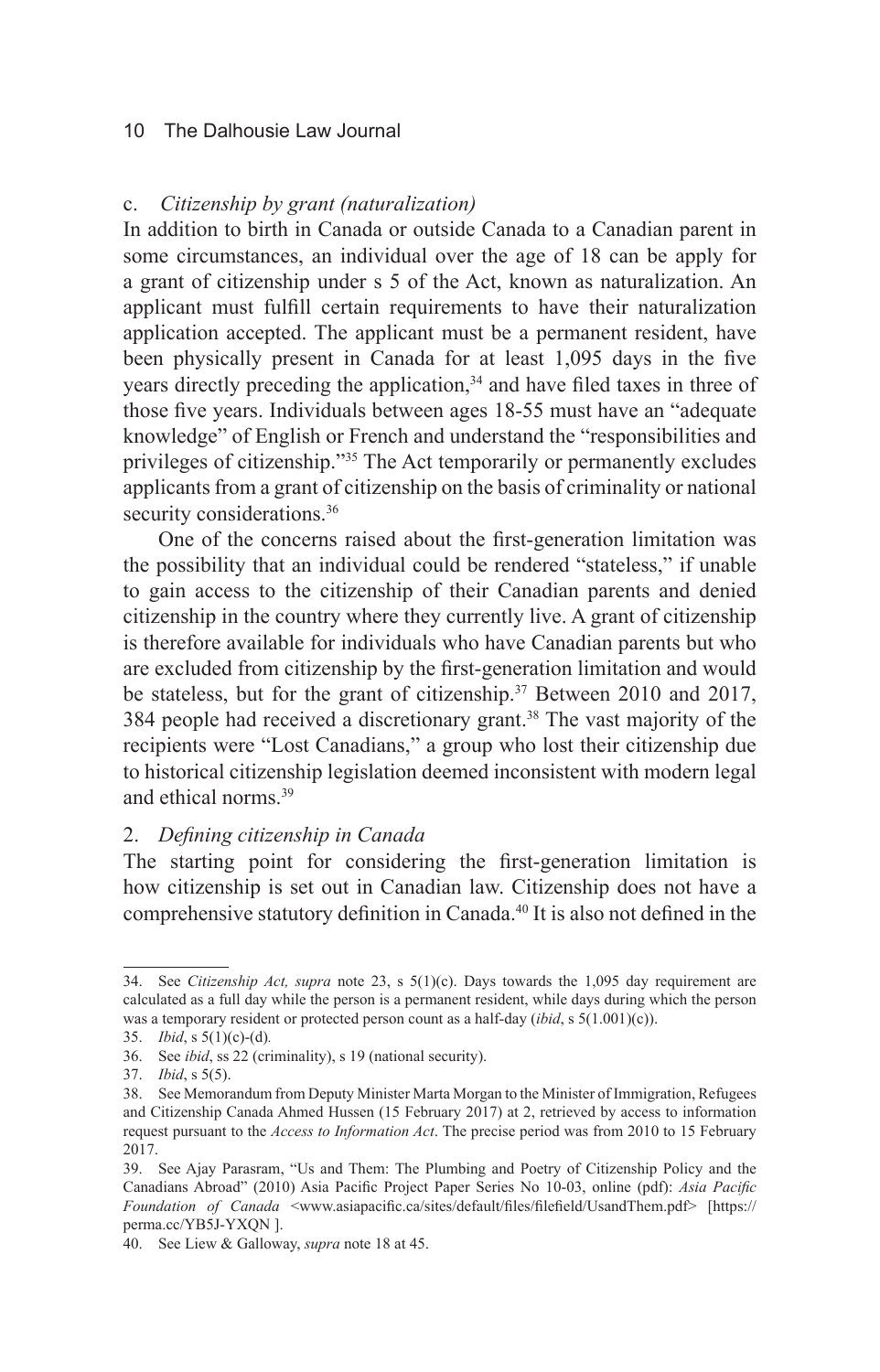Canadian Constitution, despite the fact that various rights in the *Canadian Charter of Rights and Freedoms* are granted on the basis of citizenship. The *Citizenship Act* governs who has the right to citizenship and what conditions must be fulfilled to become a citizen. The terms "citizen" and "national" are combined in Canadian law, rather than distinct. $41$ 

The courts have often pointed toward some significant connection to Canada as the justification or basis for assigning citizenship.<sup>42</sup> Requirements for acquiring citizenship—such as residency, birth in Canada or being born to Canadian parents—can be understood as proxies for a connection to Canada. The potential issue for any proxy is whether it accurately captures the intended facts about an individual. Arbitrariness would exist if some individuals without a meaningful connection are granted citizenship automatically while others with such a connection are denied it.

Citizens are specifically afforded constitutional rights unavailable to non-citizens. Under the *Canadian Charter of Rights and Freedoms*, the rights to vote and to stand as a candidate for federal or provincial office in  $s$  3<sup>43</sup> and mobility rights in  $s$  6<sup>44</sup> are granted exclusively to citizens. The right to vote includes the right to "meaningful participation"45 and "effective representation."46 Mobility rights are perhaps as important as ever, given restrictions on international, interprovincial, and even intra-provincial movement during the COVID-19 pandemic. Section 6(1) protects the right of citizens to enter, leave, and remain in Canada.<sup>47</sup> Sub-sections 6(2)-(3) guarantee inter-provincial movement, including taking up residence or moving for work, to citizens and also permanent residents.<sup>48</sup> Minority language rights in s 23 are also the preserve of citizens. The fact that the constitutional text guarantees these rights but that they are dependant on specification in the Act makes them vulnerable to restriction by Parliament in ways that those rights and freedoms possessed by "everyone" are not.

<sup>41.</sup> *Taylor v Canada (Minister of Citizenship and Immigration)*, 2006 FC 1053 at para 61 [*Taylor*].

<sup>42.</sup> See *Canada (Attorney General) v Mckenna (CA)* (1998), [1999] 1 FC 401 at para 61, 167 DLR (4th) 488.

<sup>43.</sup> See *supra* note 21 ("Every citizen of Canada has the right to vote in an election of members of the House of Commons or of a legislative assembly and to be qualified for membership therein"); *Frank, supra* note 31

<sup>44.</sup> See *supra* note 21, s 6(1) ("Every citizen of Canada has the right to enter, remain in and leave Canada"), s 6(2) ("Every citizen of Canada and every person who has the status of a permanent resident of Canada has the right (*a*) to move to and take up residence in any province; and (*b*) to pursue the gaining of a livelihood in any province"); *Black v Law Society of Alberta*, [1989] 1 SCR 591, 58 DLR (4th) 317; *United States of America v Cotroni,* [1989] 1 SCR 1469, 48 CCC (3d) 193.

<sup>45.</sup> See *Figueroa v Canada (Attorney General),* 2003 SCC 37.

<sup>46.</sup> *Reference re Provincial Electoral Boundaries (Sask),* [1991] 2 SCR 158, 81 DLR (4th) 16.

<sup>47.</sup> *Divito v Canada (Public Safety and Emergency Preparedness),* 2013 SCC 47 at para 18.

<sup>48.</sup> See *Canadian Egg Marketing Agency v Richardson* (1997), [1998] 3 SCR 157, 166 DLR (4th) 1.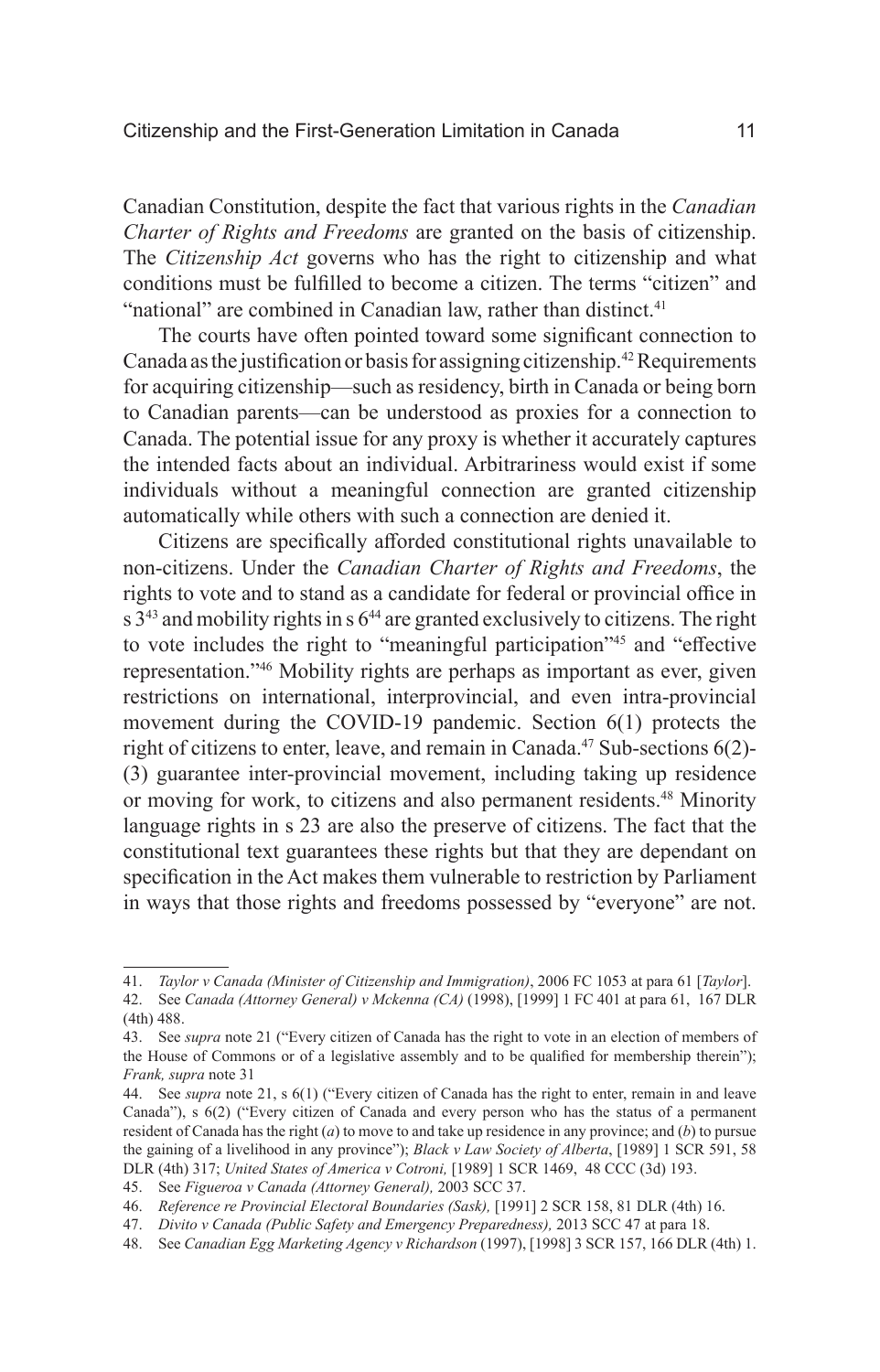This vulnerability is a relevant consideration when assessing the merits of citizenship acquisition rules. Citizenship law directly affects capacity of individuals to claim rights under the *Charter.* Citizenship also entails some forms of preferential treatment from the state.<sup>49</sup>

The Act guarantees the same rights to all citizens flowing from their status.<sup>50</sup> Generally, one does not lose their rights against the Canadian state due to changes in residence. In striking down the provisions of the *Canada Elections Act* that barred Canadians living abroad for more than five years from voting in *Frank v Canada*, 51 Chief Justice Wagner wrote for the majority that:

…the world has changed. Canadians are both able and encouraged to live abroad, but they maintain close connections with Canada in doing so. The right to vote is no longer tied to the ownership of property and bestowed only on select members of society. And citizenship, not residence, defines our political community and underpins the right to vote.<sup>52</sup>

This passage highlights the degree to which citizenship, as a legal category, is intended to ensure formal equality among members of the community.

- II. *The first-generation limitation: citizenship by descent and Canadians abroad*
- 1. *Canadians abroad*

Limitations to citizenship by descent can potentially have a significant impact given the quantity of Canadians living abroad. Determining exactly how large the Canadian population is globally can be difficult, as the Government of Canada does not keep exact statistics on this point. The Asia Pacific Foundation released a report in 2009 that estimated approximately 2.8 million Canadians living abroad as of 2006.53 This report represented, at the time, nine per cent of Canadians.<sup>54</sup> According to this estimate, the country with the most Canadian expats is the United States, with a population of one million.<sup>55</sup> A travel guide for Canadians

<sup>49.</sup> See *Lavoie v Canada*, 2002 SCC 23 (favouring citizens in federal public service hiring practices is a justifiable breach of s 15 equality rights).

<sup>50.</sup> See *Citizenship Act, supra* note 23, s 6.

<sup>51.</sup> See *supra* note 31.

<sup>52.</sup> *Ibid* at para 35.

<sup>53.</sup> See Don DeVoretz & Kenny Zhang, "Canadians Abroad: Canada's Global Asset" (2011) at 3, online (pdf): *Asia Pacific Foundation of Canada* <www.asiapacific.ca/sites/default/files/canadians\_ abroad\_final.pdf> [perma.cc/YZ5G-SGFA].

<sup>54.</sup> *Ibid*.

<sup>55.</sup> *Ibid* at 4.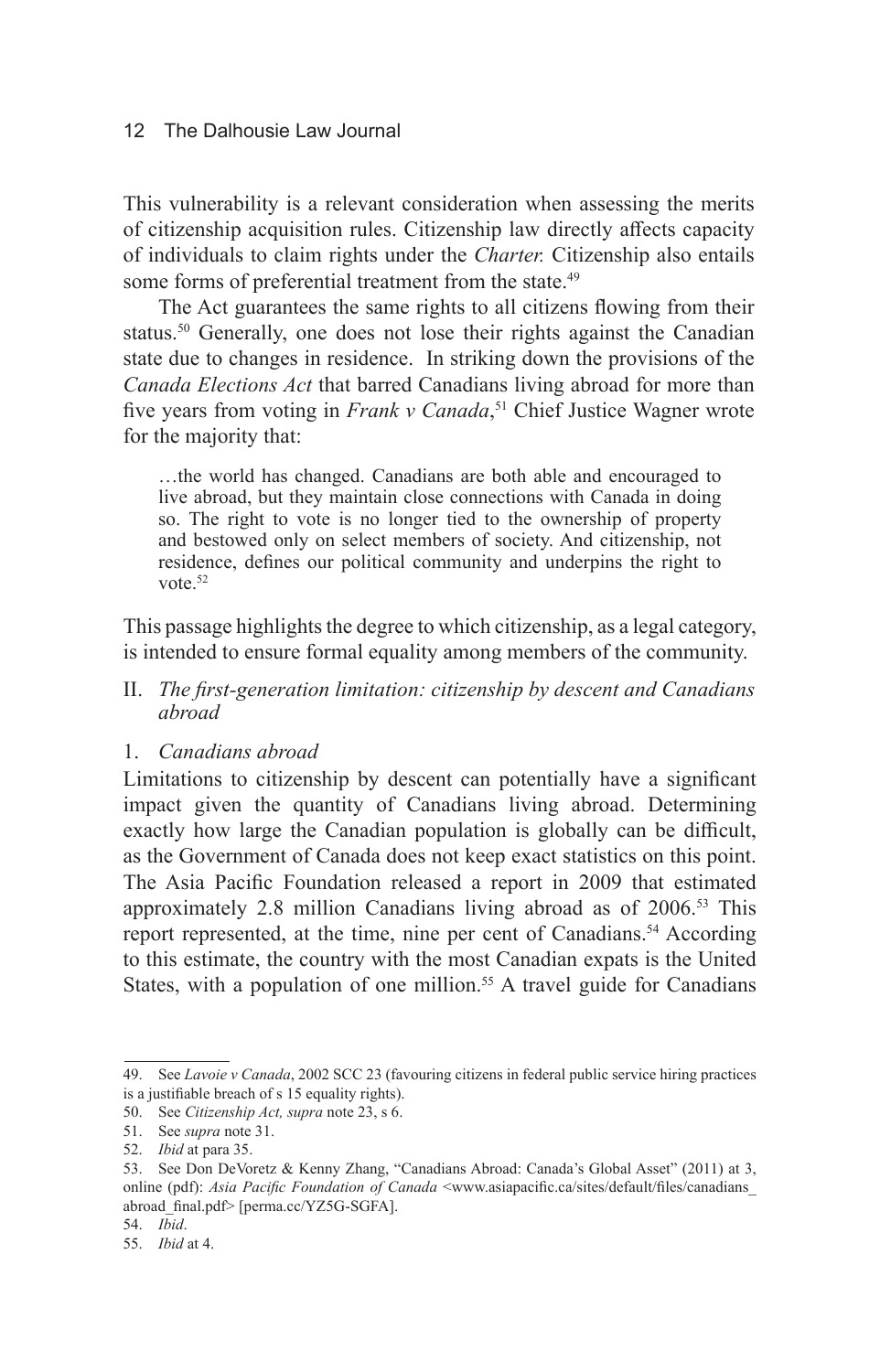released by Global Affairs Canada in 2013 references "about three million Canadians" living abroad.<sup>56</sup>

Estimating precisely how many Canadians born abroad are deprived of citizenship by the limitation is also difficult. In a brief submitted to the Standing Committee on Citizenship and Immigration during debates on Bill C-6, the Canadian Expat Association estimated that roughly 50,000 potential Canadians are born abroad each year, and that somewhere between 4109 and 57,190 children of Canadians had been deprived of citizenship between 2009 and April 2016.<sup>57</sup> These numbers are approximate, but it would appear safe to assume that the 2009 amendments restricting the transmission of Canadian citizenship to second and subsequent generations affected thousands.

#### 2. *Bill C-37*

*Jus sanguinis* is now more restrictive than it has been since citizenship's creation in Canada, largely due to Bill C-37, *An Act to amend the Citizenship Act*. The Bill repealed the requirement that Canadians born abroad apply for citizenship retention by age 28. Bill C-37 did not affect those who already had citizenship when that the law came into force in 2009. Individuals who were the second or subsequent generation born abroad and were citizens at the time the provision came into force, but had not yet applied for citizenship retention, remained Canadian citizens.<sup>58</sup>

The first-generation limitation was intended to address the unlimited transmission of citizenship to successive generations born abroad who lack a substantive connection to Canada. It appeared to have been motivated by a view that the indefinite transmission of citizenship by descent pursuant to *jus sanguinis* would arbitrarily include as citizens individuals with only a tenuous or superficial link to Canada.<sup>59</sup> There were clearly very practical and, indeed, political concerns at play as well. For example, the

<sup>56.</sup> See *Living Abroad: A Canadian's Guide to Working, Studying, Volunteering or Retiring in a Foreign Country*, (2013) at 2, online (pdf): *Global Affairs Canada* <travel.gc.ca/docs/publications/ living\_abroad-en.pdf> perma.cc/3DZV-VJGF].

<sup>57.</sup> See Randall Emery & Allan Nichols, "Welcoming Canadians Home, Embracing Global Opportunities" (2016) at 11-12, online (pdf): *House of Commons <*www.ourcommons.ca/Content/ Committee/421/CIMM/Brief/BR8221904/br-external/CanadianExpatAssociation-e.pdf > [perma.cc/ ULJ9-YRH6].

<sup>58.</sup> Penny Becklumb, "Bill C-37: An Act to Amend the Citizenship Act (Legislative Summary)" (9 January 2008, revised 26 February 2008) at 10, online (pdf): *Library of Parliament* <publications. gc.ca/collections/collection\_2008/lop-bdp/ls/392-591-1E.pdf> [perma.cc/VW89-JZT5].

<sup>59.</sup> The acquisition of citizenship by descent without a substantial connection to the country has often been criticized: see the discussion of the nuances by Joseph H Carens, "In Defense of Birthright Citizenship" in Sarah Fine & Lea Ypi, *Migration in Political Theory: The Ethics of Movement and Membership* (Oxford: Oxford University Press, 2016) at 215-221 [Carens, "In Defense of Birthright Citizenship"].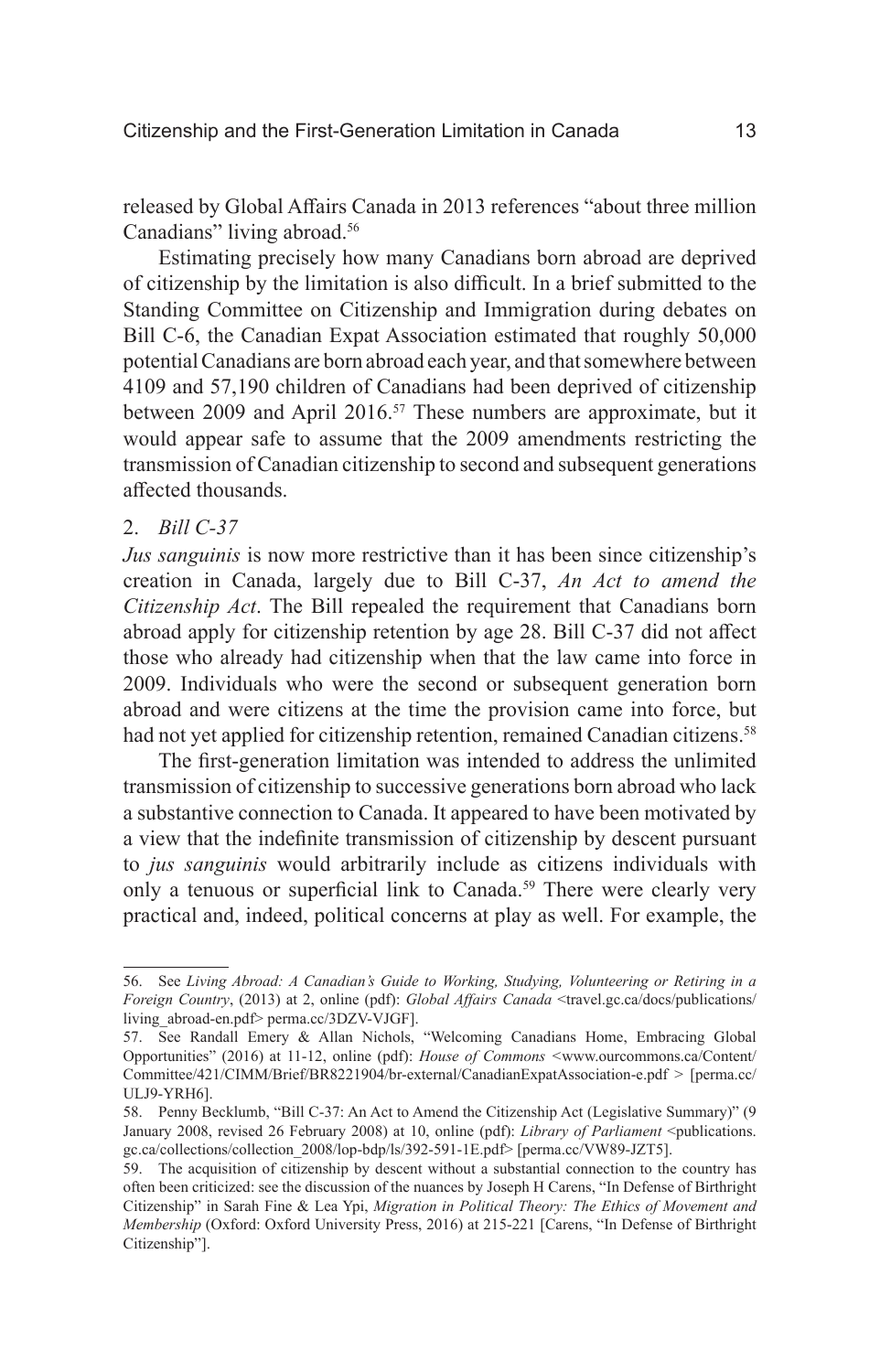Canadian Government intervened in 2006 to aid Canadian citizens fleeing war in Lebanon, through an operation that cost an estimated \$85 million.<sup>60</sup> The media at times characterized these individuals in a negative light as "citizens of convenience," implying they were benefitting from their status as citizens without paying taxes<sup>61</sup> or maintaining a "significant attachment" to Canada.<sup>62</sup> The first-generation limitation was also introduced within a years-long period of harsher citizenship rules overall, including around citizenship revocation.<sup>63</sup>

# 3. *The 2014 and 2017 amendments*

Bill C-37 was followed by two significant amendments to the Act in 2014 and 2017. Bill C-24, *An Act to Amend the Citizenship Act and To Make Consequential Amendments to Other Acts*, came into force in 2014.<sup>64</sup> The legislation was controversial<sup>65</sup> and was repealed almost entirely by amendments in 2017 by a new government. Bill C-24 expanded the exception to the first-generation limitation to the grandchildren of individuals working in the Canadian public service abroad.<sup>66</sup> In 2017, Parliament passed Bill C-6, *An Act to Amend the Citizenship Act and to Make Consequential Amendments to Another Act*, under the Trudeau government elected in 2015.67 It repealed most, though not all, of the changes to the *Citizenship Act* resulting from Bill C-24.68 Bill C-6 added statelessness as grounds for special case grants of citizenship partly in response to fears around the application of the strict first-generation limitation.

<sup>60.</sup> See "Lebanon evacuation cost \$85-million: report," *The Globe and Mail* (19 September 2006), online: <www.theglobeandmail.com/news/national/lebanon-evacuation-cost-85-million-report/ article1103709/> [perma.cc/SK28-GC5K**].**

<sup>61.</sup> *Ibid*.

<sup>62.</sup> *Proceedings of the Standing Senate Committee on Social Affairs, Science and Technology*, 39-2, Committee Meeting 15, Issue 5 (10 April 2008) (The then-Minister of Citizenship and Immigration Canada emphasized citizenship as requiring "significant attachment").

<sup>63.</sup> See Audrey Macklin, "Citizenship Revocation, the Privilege to Have Rights, and the Production of the Alien" (2014) 40:1 Queen's LJ 1.

<sup>64.</sup> SC 2014, c 22 [*Strengthening Canadian Citizenship Act*].

<sup>65.</sup> Liew & Galloway, *supra* note 18 at 439.

<sup>66.</sup> *Strengthening Canadian Citizenship Act, supra* note 64, s. 2(12).

<sup>67.</sup> *An Act to Amend the Citizenship Act and to Make Consequential Amendments to Another Act*, SC 2017, c 14.

<sup>68.</sup> For a detailed analysis on this point, see Julie Bechard & Sandra Elgersma, "Legislative Summary: Bill C-6: An Act to amend the Citizenship Act and to make consequential amendments to another Act" (8 March 2016, revised 8 February 2018), online (pdf): *Library of Parliament* <lop.parl. ca/staticfiles/PublicWebsite/Home/ResearchPublications/LegislativeSummaries/PDF/42-1/C6-e.pdf> [perma.cc/H7DN-N3YB].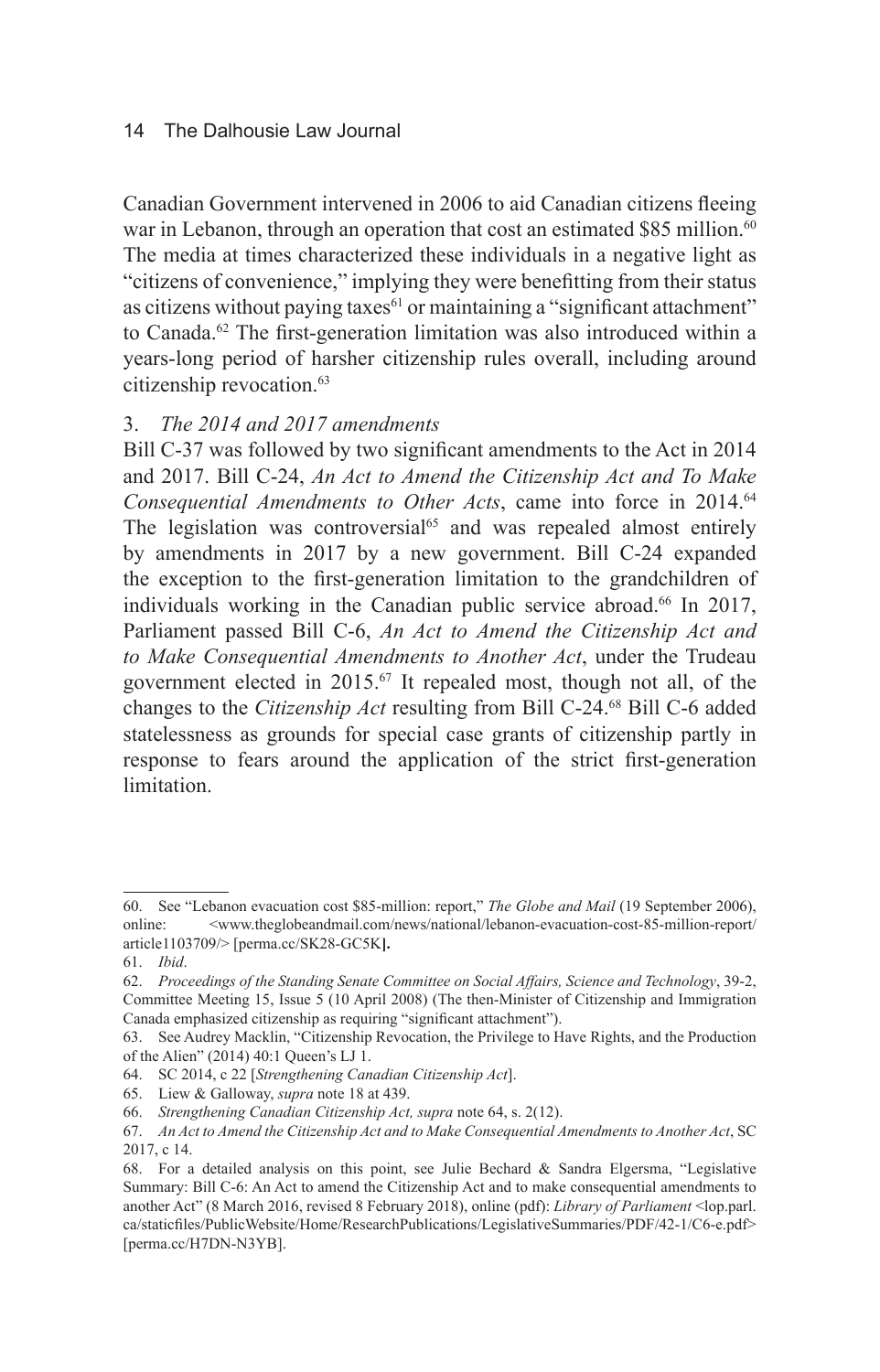#### III. *Assessing the first-generation limitation*

With the development and context provided by the previous sections in mind, this section analyzes how the first-generation limitation fits within theories of citizenship acquisition. In our view, while there is a solid argument against expansive *jus sanguinis* including indefinite transmission through one's parents, the first-generation limitation as currently formulated is overly restrictive.

#### 1. *Indefinite transmission?*

While a complete canvassing of citizenship theory is beyond the scope of this article, we summarize two different theoretical viewpoints here that are each skeptical to varying degrees of indefinite transmission. The first by Joseph Carens relies upon *jus soli* and *jus sanguinis* to reject indefinite transmission but to support the acquisition of citizenship at birth to children born abroad to Canadian nationals where a connection to the country can reasonably be assumed. The second by Ayelet Shachar set *jus sanguinis*  and *jus soli* aside in favour of the principle of *jus nexi.* This approach also rejects indefinite transmission by descent, but would allow connection to be established in individual cases so as to justify acquisition. While there are nuances across the varying citizenship theories available, these two approaches are particularly useful to highlight for showing how the firstgeneration limitation as currently constructed fits or fails to fit with the demands of justice.

#### 2. Jus sanguinis *and* jus doli *and the first-generation limitation*

First, Joseph Carens has expressed doubts about indefinite transmission from parent to child.<sup>69</sup> Carens simultaneously argues in favour of automatic acquisition of citizenship at birth for children of long-term residents.<sup>70</sup> For him, *jus sanguinis* and *jus soli* are not mutually exclusive and are both relevant considerations. Carens claims that citizenship acquisition at birth is just as i) there is good reason to entitle someone to citizenship in the polity in which they have significant social and political ties and ii) one's birth location *or* parental nationality are legitimate proxies for a baby's likely and eventual socio-political connections.

Carens claims that where a parent was born abroad and spent little or no time in the country of which they are a national, an assumption that

<sup>69.</sup> Carens, "In Defense of Birthright Citizenship," *supra* note 59 at 215-222.

<sup>70.</sup> Contrary to Carens, some scholars of course challenge the legitimacy of any acquisition of citizenship at birth. See Bosniak, "Critical Reflections," *supra* note 1. Bosniak acknowledges that such a view puts theorists in the uncomfortable position of arguing against policies, such as *jus soli* citizenship rules in the Americas, that generally work to the advantage of otherwise vulnerable residents.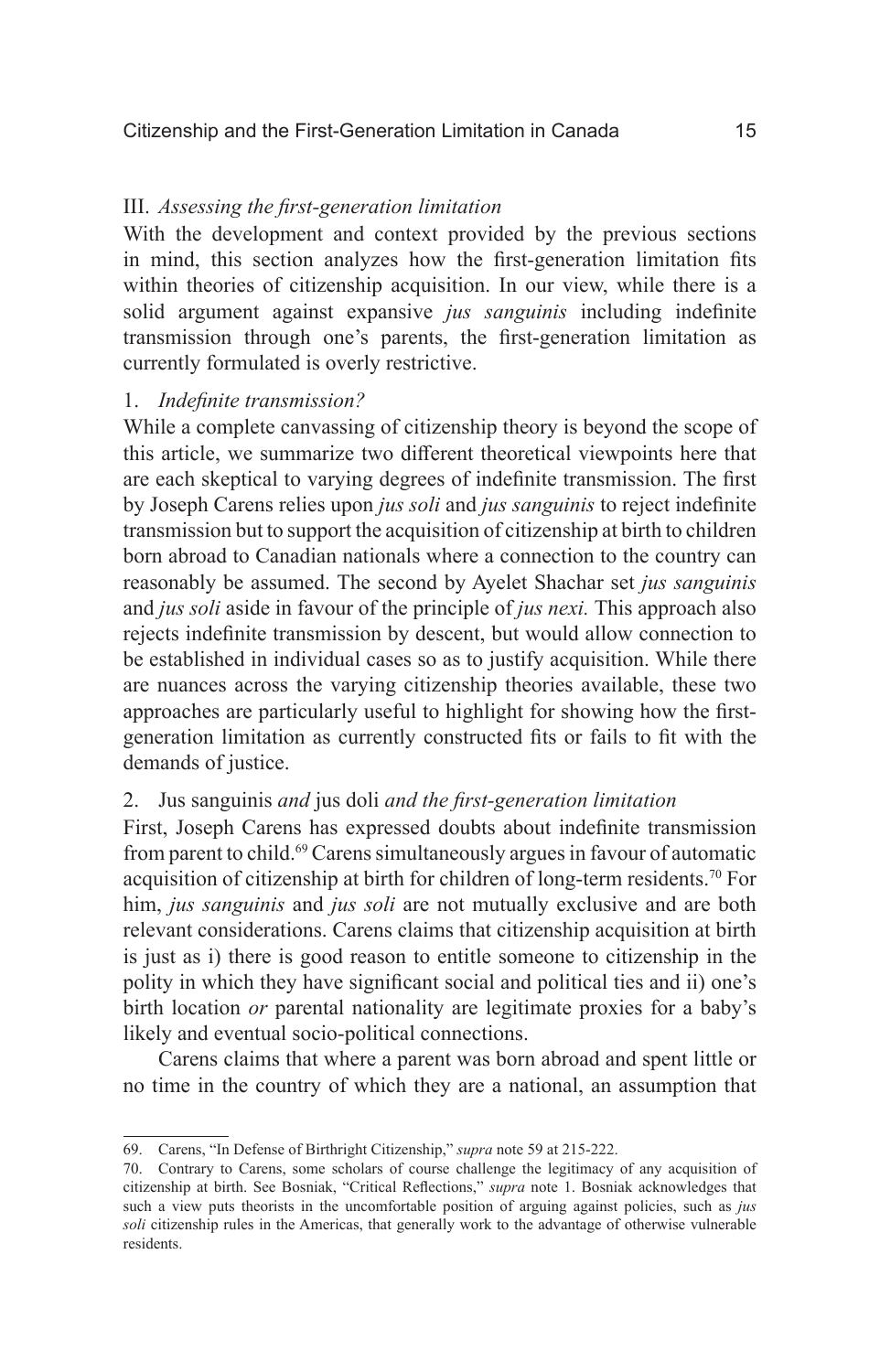their child does or will have a connection to that country is unconvincing.<sup>71</sup> The child's acquisition of citizenship at birth is therefore unjustified, on this view. However, he also claims that if the parent has spent a reasonable amount of time in the country, then there is a strong claim that parental nationality is a solid proxy for a baby's likely social and political ties. Descent is not the only basis for citizenship acquisition in his theory, but it is an important factor for a just citizenship regime. For Carens, both unlimited transmissions by descent or a rigid bar against transmission to the children of parents living abroad are unpersuasive.

Applying Carens' approach, the first-generation limitation as it exists is unduly restrictive. It prevents unlimited transmission by descent, which Carens accepts as legitimate, absent a real connection or a reasonable and reliable proxy. By preventing acquisition at birth even where a real connection exists or is likely to develop, however, the current rules violate his approach to the just transmission of citizenship. Parental nationality is a useful proxy for Carens of the likely or actual connections of the child. In our view, Carens' account encourages us to see the firstgeneration limitation as overly rigid and lacking a contextual assessment of an individual's actual or likely connection to Canada. The rule does not provide for any exceptions, even to those that could demonstrate a genuine connection or, on Carens' account, be presumed to have one.

Parliament's incorporation of an exception for members of the public service working abroad is a key point to consider. It indicates a legislative understanding that some offspring excluded by the limitation ought not to be because their parents maintain a close connection to Canada. The exception eliminates any harm caused by the rigid rule for public servants. It would be incongruous if they lost access to certain rights of citizenship, including transmission to their children, because of the service they undertake for their country. While relevant, the fact that one's parents worked for the Canadian public service abroad does not necessarily indicate a greater connection to Canada than other factors might. At its root, the exception shows the arbitrariness in using the parent's method of acquiring citizenship at birth as a relevant criterion for the child's claim.

#### 3. Jus nexi *and the first-generation limitation*

Second, the theoretical basis for a first-generation limitation of some kind can also be found in the writings of scholars who advocate for *jus nexi*  as a more principled and coherent alternative to *jus soli* or *jus sanguinis.*  These scholars claim that citizenship acquisition should be calibrated not

<sup>71.</sup> Carens, "In Defense of Birthright Citizenship," *supra* note 59 at 215-222.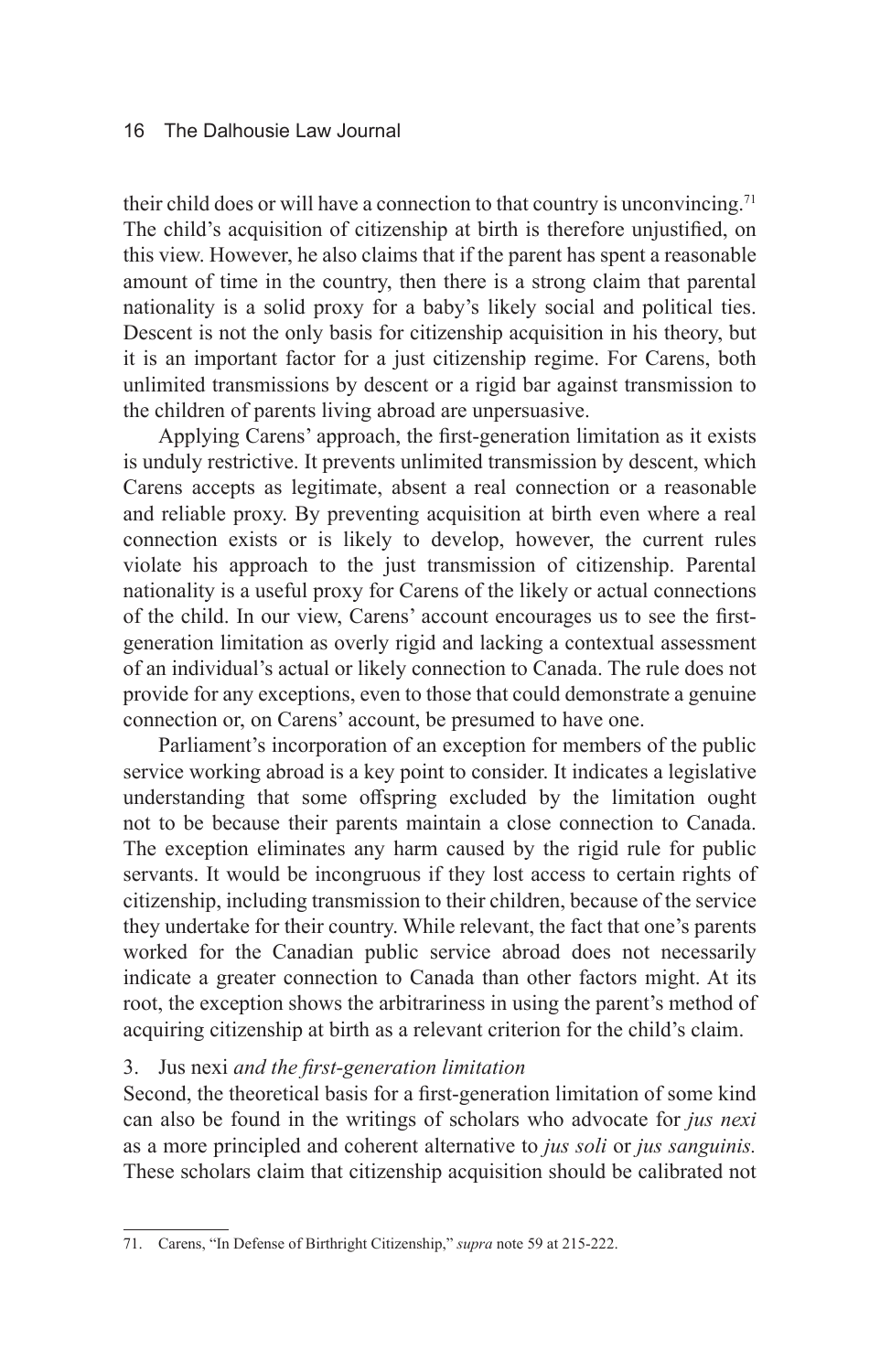to "formal criteria," but "functional and pragmatic" ones.<sup>72</sup> Ayelet Shachar argues, for example, that *jus soli* and *jus sanguinis* are arbitrary in the sense that they both determine citizenship on the basis of specific factors related to an individual's birth.<sup>73</sup> Linda Bosniak critiques *jus soli* and *jus sanguinis* on a similar basis.<sup>74</sup> Circumstances of birth do not necessarily, on their own, correspond to any predictable or coherent facts about the individual that should be relevant for citizenship acquisition.

*Jus soli* and *jus sanguinis* on Shachar's view are poor proxies. They are under-inclusive for excluding some individuals with a genuine connection to Canada, such as a "resident stakeholder" "who participates in the life of the polity but lacks citizenship."75 They are over-inclusive for counting the "nominal heir" born abroad as eligible for "birthright membership" through descent.76 While the claim by advocates of *jus nexi* is against both *jus soli* and *jus sanguinis,* the particular critique of *jus sanguinis* is relevant for our purposes*.* Shachar would exclude on the basis of *jus nexi*  the second generation born abroad<sup>77</sup> or, more broadly, a child born abroad to parents who have long lost their ties with their country of origin.78 Shachar and others endorsing the principle of *jus nexi* would favour the resident stakeholder over the nominal heir.<sup>79</sup> Their approach would expand the opportunities to acquire citizenship for non-citizen residents of Canada, but decrease the automatic transmission of citizenship for the children born abroad of non-resident citizens.

The preferred approach of *jus nexi* advocates is to end indefinite transmission by descent and instead calibrate citizenship acquisition to "actual, real, and genuine connection."<sup>80</sup> Here Shachar's approach is much more detailed than Carens and searches for actual connections rather than proxy measures such as parental nationality. According to Shachar, indicators of such a connection include travel, residency, financial links such as remittances, which languages are spoken or "intercultural and political exchange."81 These criteria are elements that gesture toward the elusive determination of whether a sufficient connection exists between the

78. *Ibid* at 116, 122.

<sup>72.</sup> Song, "Rethinking Citizenship," *supra* note 4 at 15.

<sup>73.</sup> Shachar, *supra* note 5 at 165.

<sup>74.</sup> There is a resonance here with Linda Bosniak's argument in Bosniak, "Critical Reflections," *supra* note 1 at 343.

<sup>75.</sup> Shachar, *supra* note 5 at 165.

<sup>76.</sup> *Ibid.* 

<sup>77.</sup> *Ibid.* 

<sup>79.</sup> Song, "Rethinking Citizenship," *supra* note 4 at 15-16.

<sup>80.</sup> Shachar, *supra* note 5 at 165, 183.

<sup>81.</sup> *Ibid* at 173.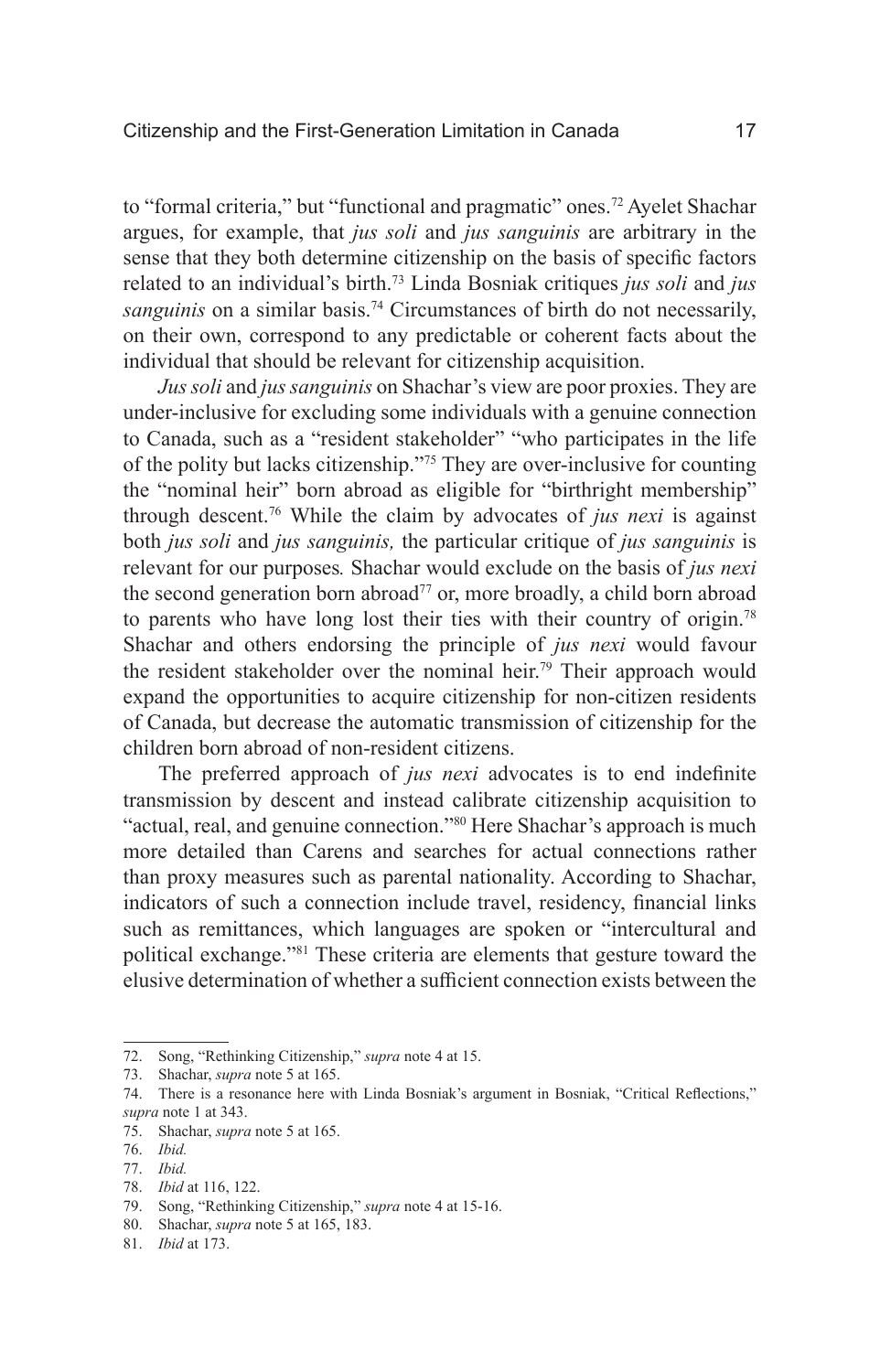individual and the country. In some circumstances, they will undoubtedly be *less* arbitrary and more principled indicia of connection than facts of birth and descent.

Critics of *jus nexi* have argued that it might actually end up being less attractive than the alternatives if applied exclusively and ousting *jus sanguinis* and *jus soli* entirely*.* Noah Novogrodsky emphasizes that a genuine connection would have to be established by some bureaucratic process.82 The introduction of discretion within the bureaucracy around citizenship acquisition, rather than the clear rule of *jus sanguinis,* would inevitably be intrusive. It might even open up the process to manipulation for exclusionary or ethno-national concerns around who is perceived as a desirable would-be citizen.<sup>83</sup> While this is certainly not the intent of *jus nexi* scholars, it may be a real-world consequence during a period of democratic decline and a resurgence of exclusionary ethno-nationalism globally.84

Sarah Song argues that whatever its flaws, the venerable tradition of *jus soli* is likely to be less intrusive or prone to abuse than *jus nexi* in some contexts. She particularly points to the possible acquisition of citizenship by children born to irregular migrants as a poignant example.<sup>85</sup> Patrick Weil claims that *jus nexi* would destabilize the status of many individuals who at present more easily qualify for citizenship under *jus soli* or *jus sanguinis* around the globe. Presentation of a birth certificate would no longer suffice pursuant to *jus soli.86*

Weil also argues that the limitation of *jus sanguinis* by excluding the "descendants of expatriates"87 misunderstands how citizenship functions. Citizenship is not just intended to *reflect* connection, but it also *generates* it. He argues that "exclusion of the descendants of expatriates from citizenship contradicts a new trend: an alliance between the emigrant, his or her descendants and their state of origin, reflective of new links between the individual and the nation-state in a globalized world. New technologies make greater, for the individual, movement within and

<sup>82.</sup> Novogrodsky, *supra* note 15.

<sup>83.</sup> Linda Bosniak, "Status Non Citizens" in Ayelet Shachar, Rainer Bauböck, Irene Bloemraad & Maarten Vink, eds, *The Oxford Handbook of Citizenship* (Oxford: Oxford University Press, 2017) at 322-323; Bosniak, "Critical Reflections" at 343, 349. See generally Bosniak, *The Citizen and the Alien: Dilemmas of Contemporary Membership* (Princeton: Princeton University Press, 2006).

<sup>84.</sup> See e.g. the case of Hungary: "A Coup Against Constitutional Democracy: The Case of Hungary" in Mark Graber, Mark Tushnet & Sanford Levinson, eds, *Constitutional Democracy in Crisis?* (New York: Oxford University Press, 2018).

<sup>85.</sup> Song, *"*Rethinking Citizenship," *supra* note 4 at 16.

<sup>86.</sup> Weil, "Secured and Sovereign," *supra* note 1 at 628.

<sup>87.</sup> *Ibid* at 628.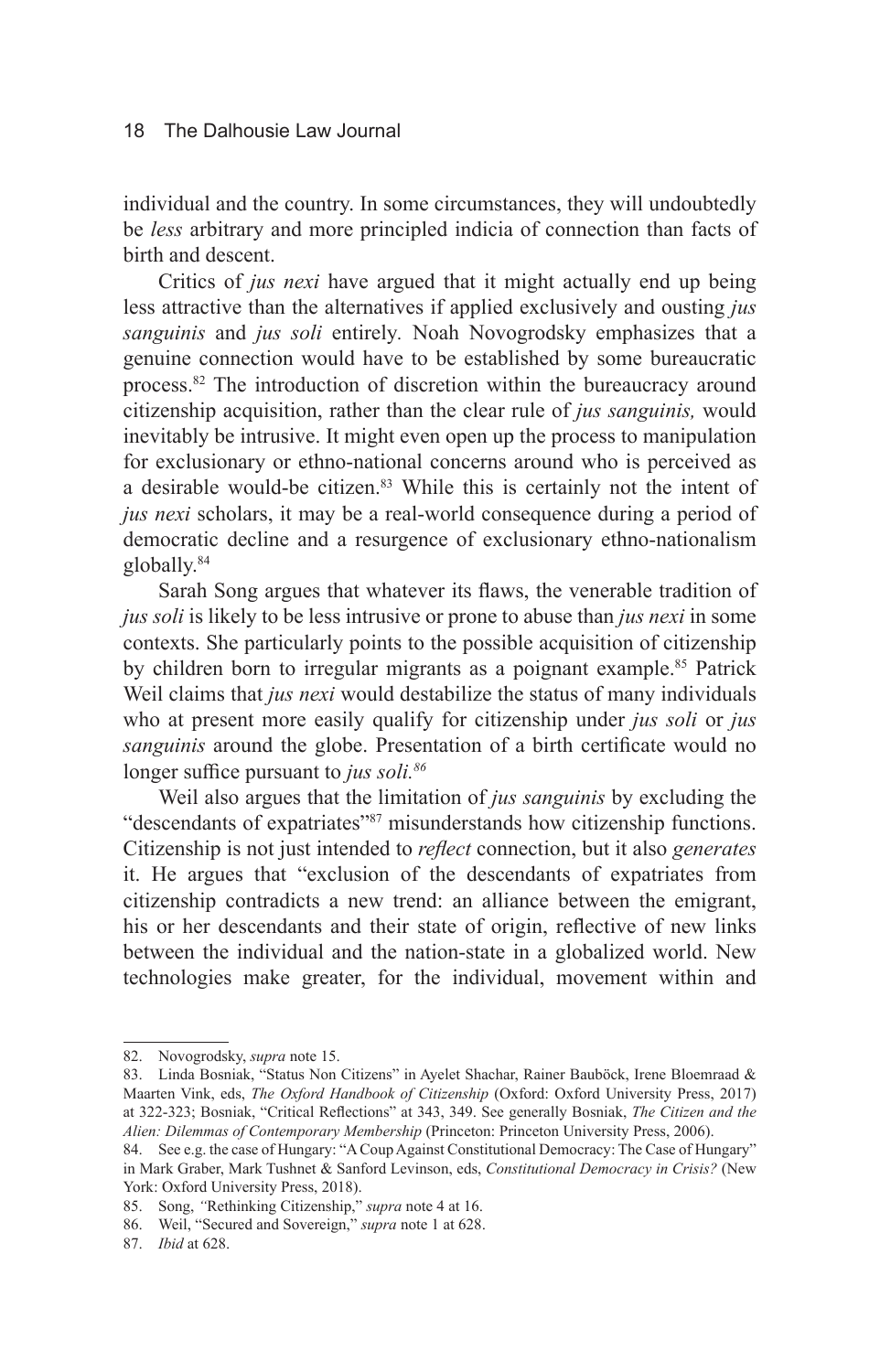across borders and, for the state, the expansion of its network."88 Weil is arguing that in searching for a single, just principle by which to shape citizenship acquisition, *jus nexi* advocates end up with too narrow a vision for citizenship under globalization.

Our goal is not to attempt to resolve the debate about the relative merits of *jus sanguinis, jus soli,* or *jus nexi* as the preeminent principle by which to guide citizenship acquisition. We do not wish to elevate one principle to the exclusion of others. In our view, the harm caused by the first-generation limitation in its current form to individuals likely to have or develop real connections to Canada is excessive and needs reform. Carens, Shachar, and others have highlighted the lack of justice in the indefinite transmission of citizenship by parents to their children born abroad. Assuming that there are likely limits on citizenship by descent, the main issue in our assessment is the mechanisms by which connection can be assumed or proven so that citizenship is acquired on just terms by children born abroad to Canadian citizens. Both Carens and Shachar's work, in our view, implies that the first-generation limitation as formulated needs reform.

# IV. *International comparisons*

The restrictiveness of the first-generation limitation is brought to light by comparison with the equivalent rules in comparable jurisdictions. Accordingly, this section considers how the United Kingdom, Australia, New Zealand, the United States, Germany, France, and Switzerland address the same issue. The countries have been selected due to either a similarity with Canada's regime or due to their notable *jus sanguinis* rules.

Most of the countries considered in this section have limitations on citizenship by descent, though there is a range between more and less restrictive access. Many have variants of a first-generation limitation. The legislative schemes also tend to contain a degree of flexibility. New Zealand is the only surveyed jurisdiction which limits citizenship by descent to the first generation born abroad without a procedure for second or subsequent generations to acquire citizenship.<sup>89</sup> France, on the other

<sup>88.</sup> *Ibid*.

<sup>89.</sup> *Citizenship Act 1977* (NZ) 1977/61, s 7; Kate McMillan & Anna Hood, "Report on Citizenship Law: New Zealand" (2016) at 9, online (pdf): *EUDO Citizenship Observatory* <cadmus.eui.eu/ bitstream/handle/1814/42648/EUDO\_CIT\_CR\_2016\_09.pdf?sequence=1&isAllowed=y> [perma.cc/ TDE6-RQXK].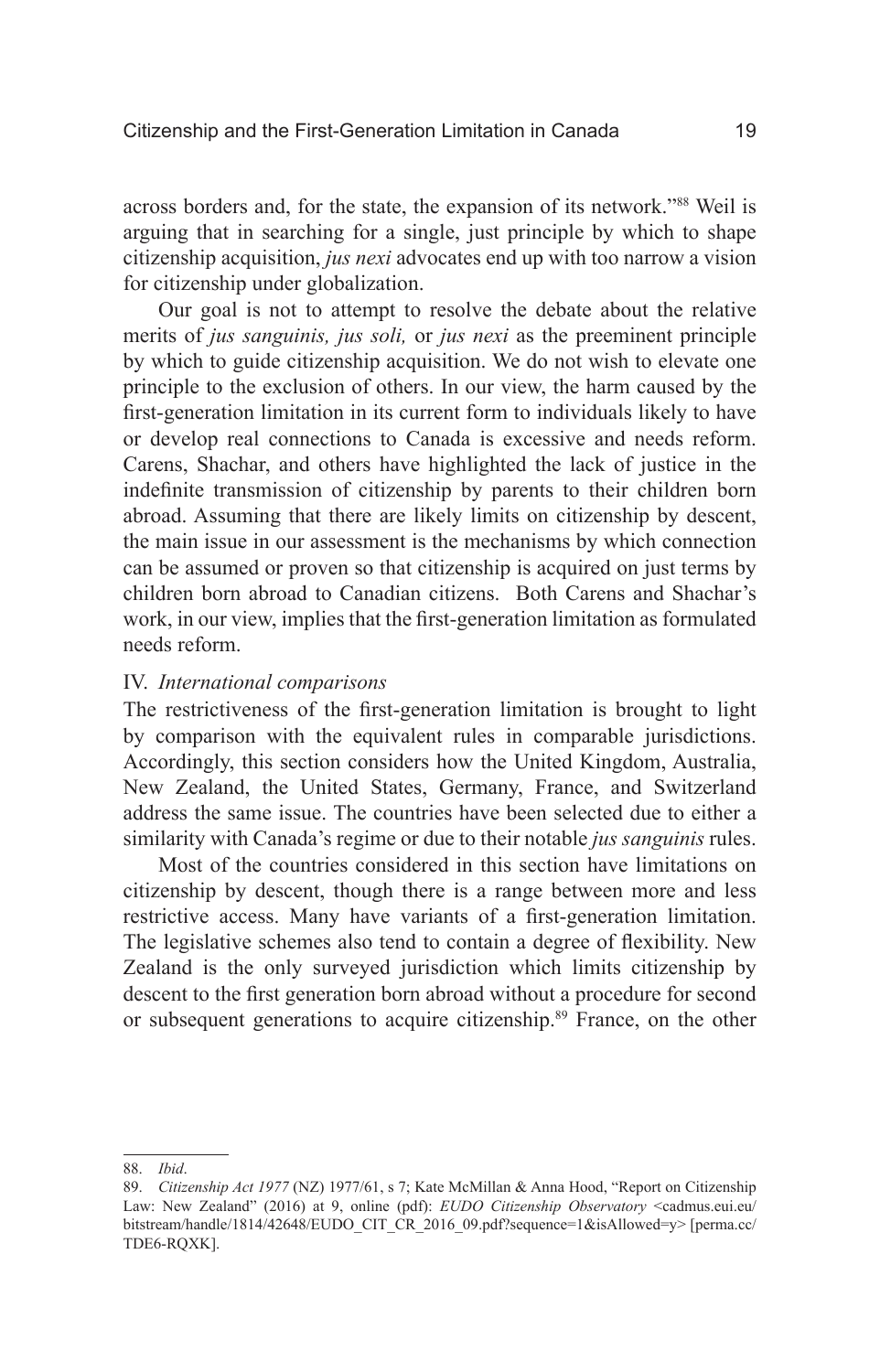hand, does not place any limits on *jus sanguinis*.<sup>90</sup> The United Kingdom,<sup>91</sup> Australia,<sup>92</sup> the United States,<sup>93</sup> and Germany<sup>94</sup> have a means for children born abroad to acquire citizenship at birth or by application if their parents are able to demonstrate a connectedness to the country of origin. Germany and the United States grant citizenship automatically if parental residency requirements are met at the time of the child's birth. The United Kingdom and Australia provide an application process based on parental residency. The periods of residency stipulated in these regime's requirements tend to be modest. Other countries in the sample allow for citizenship by descent with what can be described as time-limited procedural requirements. Switzerland<sup>95</sup> and Germany<sup>96</sup> allow parents to transmit citizenship to children born abroad so long as the birth is registered, or a retention application is made by the time the offspring reaches a certain age. $97$ 

Canada's rules on the transmission of citizenship abroad are generally more restrictive than in the other countries under comparison. Canada stands out in this sample as lacking a legislative scheme that enables people born abroad in the second or subsequent generation to demonstrate their connectedness to Canada and become citizens at birth or by a grant.

<sup>90.</sup> Christopher Bertossi & Abdellali Hajjat, "Country Report: France" (2013), online (pdf): *EUDO Citizenship Observatory* <cadmus.eui.eu/bitstream/handle/1814/19613/RSCAS\_EUDO\_CIT\_ CR\_2013\_04.pdf?sequence=3&isAllowed=y> [perma.cc/XN5Z-4ZKS].

<sup>91.</sup> See generally Gina Clayton, *Oxford Textbook on Immigration and Asylum Law*, 4th ed (Oxford: Oxford University Press, 2016) at 73-75, 80.

<sup>92.</sup> Rayner Thwaites, "Report on Citizenship Law: Australia" (2017) at 19, online (pdf): GlobalCit <cadmus.eui.eu/bitstream/handle/1814/46449/RSCAS\_GLOBALCIT\_CR\_2017\_11. pdf?sequence=1> [perma.cc/7589-F6CB]; Sangeetha Pillai, "The Rights and Responsibilities of Australian Citizenship: A Legislative Analysis" (2014) 37:3 Melbourne UL Rev 736 at 746; *Australian Citizenship Act 2007,* s 16.

<sup>93.</sup> Peter J. Spiro, "Interrogating Birthright Citizenship" (2013) in Austin Sarat, ed, *Special Issue: Who Belongs? Immigration, Citizenship, and the Constitution of Legality*, Studies in Law, Politics, and Society: vol 60 (Bingley, UK: Emerald Group, 2013); David A Isaacson, "Correcting Anomalies in the United States Law of Citizenship by Descent" (2005) 47:2 Arizona L Rev 313.

<sup>94.</sup> Martin Weinmann, "Cutting the Ties? Generational Limitations in Canada's and Germany's Citizenship Laws" (2017) 11:1 Rev European & Russian Affairs 1 at 5.

<sup>95.</sup> Alberto Achermann et al, "Country Report: Switzerland" (2013) at 4, online (pdf): *EUDO Citizenship Observatory* <cadmus.eui.eu/bitstream/handle/1814/19639/RSCAS\_EUDO\_ CIT\_2013\_23.pdf?sequence=3&isAllowed=y>[perma.cc/Q3HX-VHCN]; *Federal Act on the Acquisition and the Loss of Swiss Citizenship,* September 1952, Art 9

<sup>96.</sup> Kay Hailbronner, "Country Report: Germany" (2010) at 8, online (pdf): *EUDO Citizenship Observatory* <cadmus.eui.eu/bitstream/handle/1814/19614/Germany. pdf?sequence=1&isAllowed=y> [perma.cc/VTR6-RE2W].

<sup>97.</sup> The process is similar in Belgium: Marie-Claire Foblets et al, "Country Report: Belgium" (2013) at 4-6, online (pdf): *EUDO Citizenship Observatory* <cadmus.eui.eu/bitstream/handle/1814/19603/ RSCAS\_EUDO\_CIT\_2013\_27.pdf> [perma.cc/ZG67-Y3L7]; *Code de la Nationalite Belge*, (Belgium), art  $8(2)(c)$ .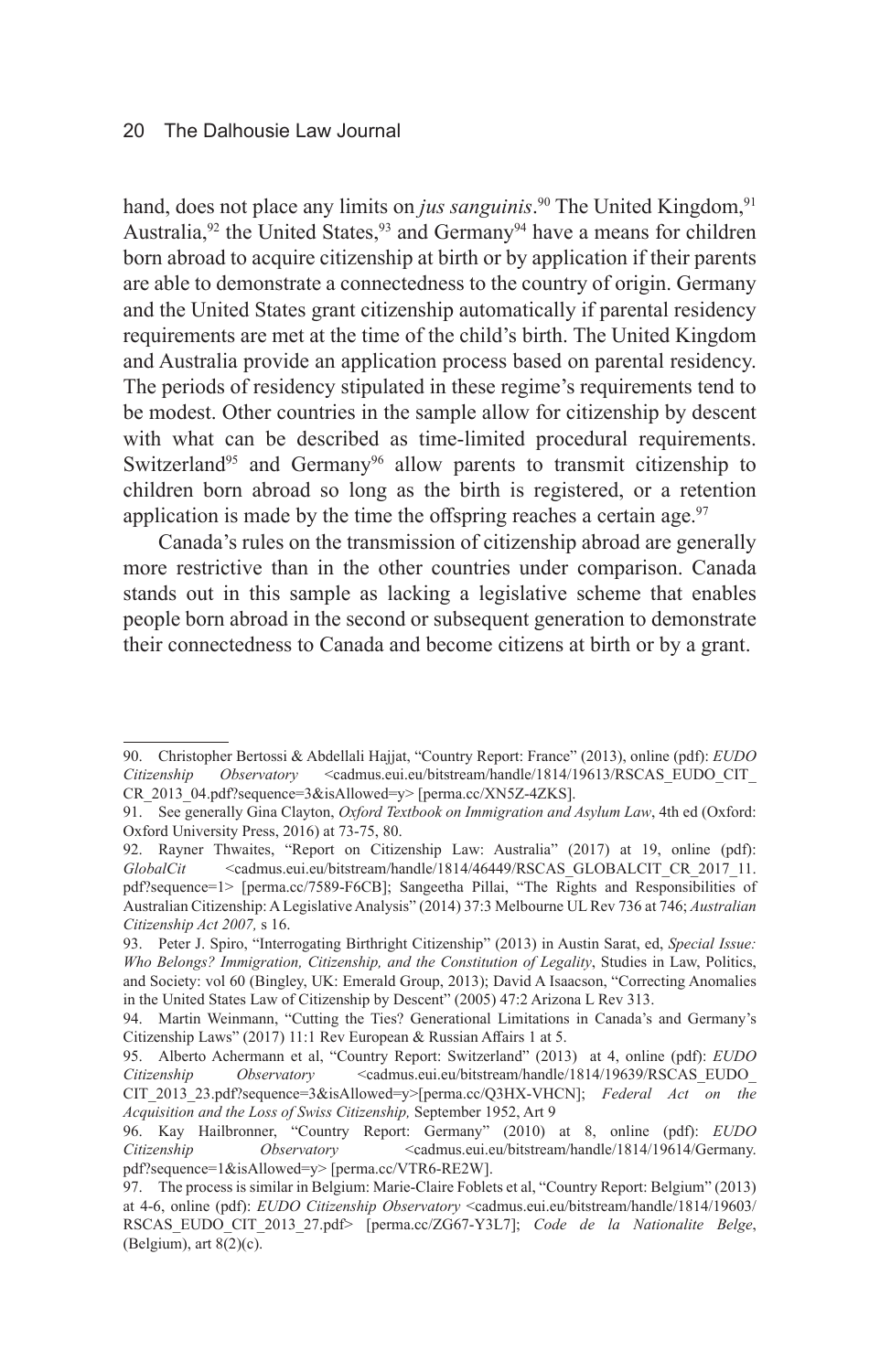| Country     | <b>First</b><br><b>Generation</b><br>Limitation                                          | <b>Exceptions for</b><br><b>Children</b>                         | <b>Test to Meet</b><br>Exception 2 <sup>nd</sup><br>Generation                                            | <b>Test to Meet</b><br><b>Exception for</b><br>3 <sup>rd</sup> Generation                                |
|-------------|------------------------------------------------------------------------------------------|------------------------------------------------------------------|-----------------------------------------------------------------------------------------------------------|----------------------------------------------------------------------------------------------------------|
| Canada      | Yes                                                                                      | No                                                               | Regular<br>naturalization                                                                                 | Regular<br>naturalization                                                                                |
| <b>USA</b>  | Residency<br>requirement<br>based on<br>citizenship of<br>parents and<br>marriage status | Parental<br>residency and<br>spousal status                      | Parental<br>residency on<br>sliding scale<br>based on<br>citizenship of<br>parents and<br>marriage status | N/A                                                                                                      |
| UK          | Yes                                                                                      | Acquisition by<br>registration;                                  | 3 consecutive<br>years of<br>parental<br>residency<br>without 270<br>outside                              | Residence<br>in UK by<br>parents for 3<br>consecutive<br>years<br>immediately<br>prior to<br>application |
| Australia   | Yes; no<br>automatic<br>citizenship by<br>descent                                        | No application<br>requirements                                   | 2 years of<br>parental<br>residency                                                                       | Same as second<br>generation                                                                             |
| NZ          | Yes                                                                                      | Application                                                      | Exceptional<br>or special<br>circumstances                                                                | Same as second<br>generation                                                                             |
| France      | No; indefinite<br>jus sanguinis                                                          | N/A                                                              | N/A                                                                                                       | N/A                                                                                                      |
| Germany     | No                                                                                       | N/A                                                              | Parental<br>residency<br>or birth<br>registration                                                         | Parental<br>residency<br>or birth<br>registration                                                        |
| Switzerland | N <sub>o</sub>                                                                           | <b>Birth</b><br>registration and<br>submission of<br>declaration | <b>Birth</b><br>registration and<br>submission of<br>declaration                                          | <b>Birth</b><br>registration and<br>submission of<br>declaration                                         |

# V. *Options for reform*

This section considers the most plausible options for reforming the citizenship by descent regime in light of the preceding sections on the history, comparison, principles of citizenship acquisition, and scholarship. This article has identified several features of the first-generation limitation that need to be addressed by any successful reform. The rule is overly rigid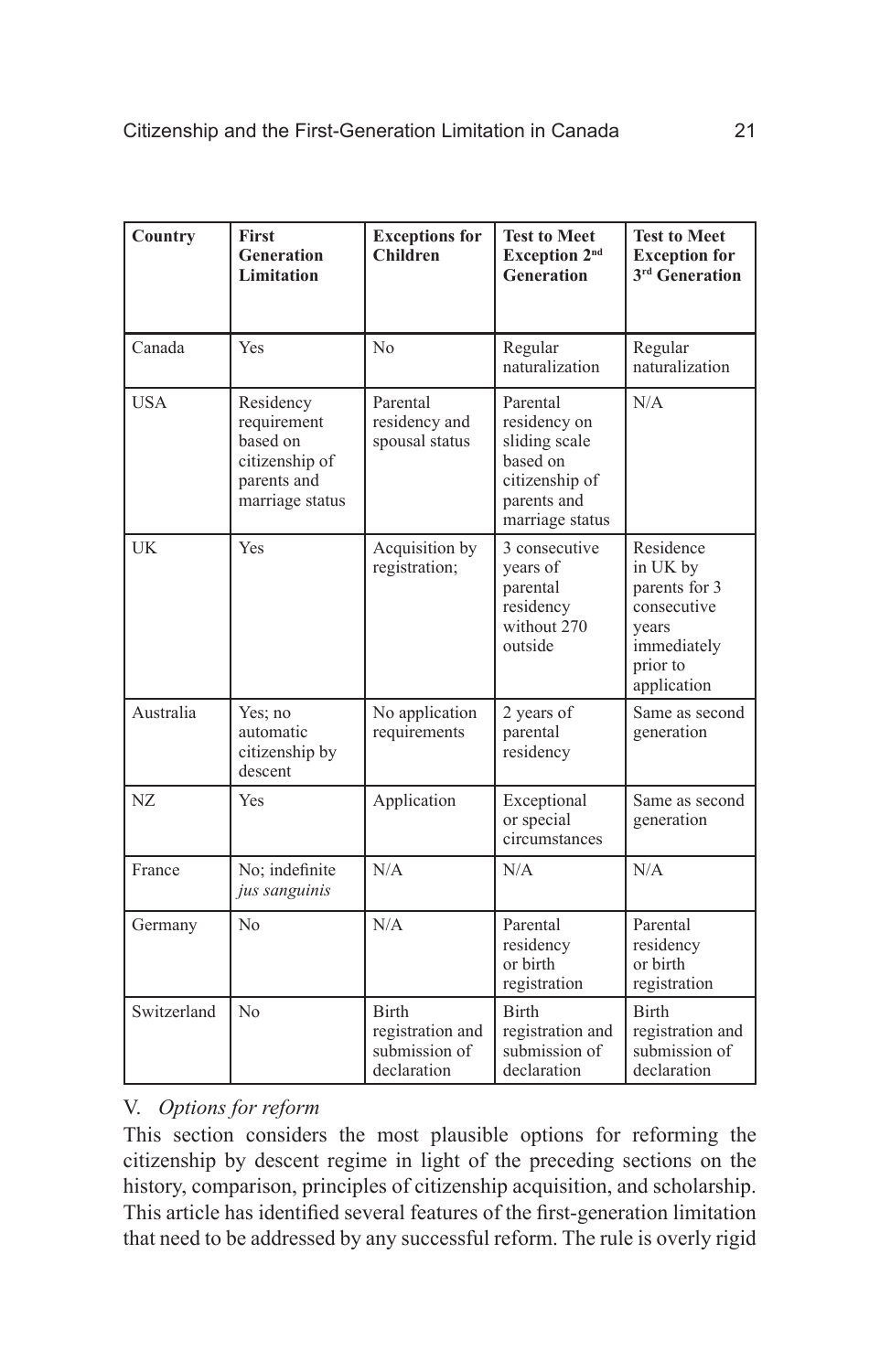in restricting *jus sanguinis* while providing no safety valve for instances where the limits on transmission by descent result in under-inclusion. The first-generation limitation assumes descent is an insufficient indicator of connection to Canada, but does not provide a process for demonstrating a genuine link to the country. It imposes a cost on Canadians seeking to work or study abroad. Finally, the differences within the category of "citizen" that it introduced lead to legitimate claims of tiered or semi-citizenship. This section specifically considers a parental residency exception, an adapted naturalization application, and a birth registration exception as reforms that would address these deficiencies in the current law.

### 1. *Parental residency exception*

One of the available options to amend the citizenship by descent regime is to legislate an exception if a parent who is a citizen by descent has lived in Canada for a certain period of time. Such a proposal would be broadly consistent with Carens' framework. This reform would further the goal of ensuring citizens born abroad have a substantial link while also not excluding offspring of parents who have demonstrable connections to Canada. One way of viewing such an exception is that it combines *jus sanguinis* and *jus nexi.* It limits *jus sanguinis,* presumably on the basis that descent is an imperfect proxy for connection, but allows evidence of a specific type of connection to satisfy the need for a genuine relationship between the individual and the country required by *jus nexi.* Rather than relying on a proxy, such an approach defines specifically what a real connection is and how it is to be proven.

Beyond the specific context of the first-generation limitation, residency or physical presence requirements are frequently used as a legitimate way to determine connection to Canada for various purposes. Residency is viewed as an effective means of ascertaining connectedness in the naturalization regime, for example.<sup>98</sup> Some taxation obligations also depend on residence and calculations of the time of physical presence.

A parental residency-based exception to the first-generation limitation is a viable option in Canada. Ensuring a connection to Canada is an emphasized benefit of the limitation which would not be lost under this proposed legislation. A test of time in the country is also much less intrusive than other potential measures to establish a genuine connection that would seem necessary, according to advocates of *jus nexi.* If *jus sanguinis* is

<sup>98.</sup> UK, HC Deb (10 March 2016), vol 147, 42-1, no 30 at 1330 (Tony Clement). M.P. Tony Clement stated in 2016 debates on Bill C-6 in the context of naturalization requirements that "[o]n this side of the House, we believe that stronger residency requirements do promote integration, a greater attachment to Canada, and ultimately success in our great country."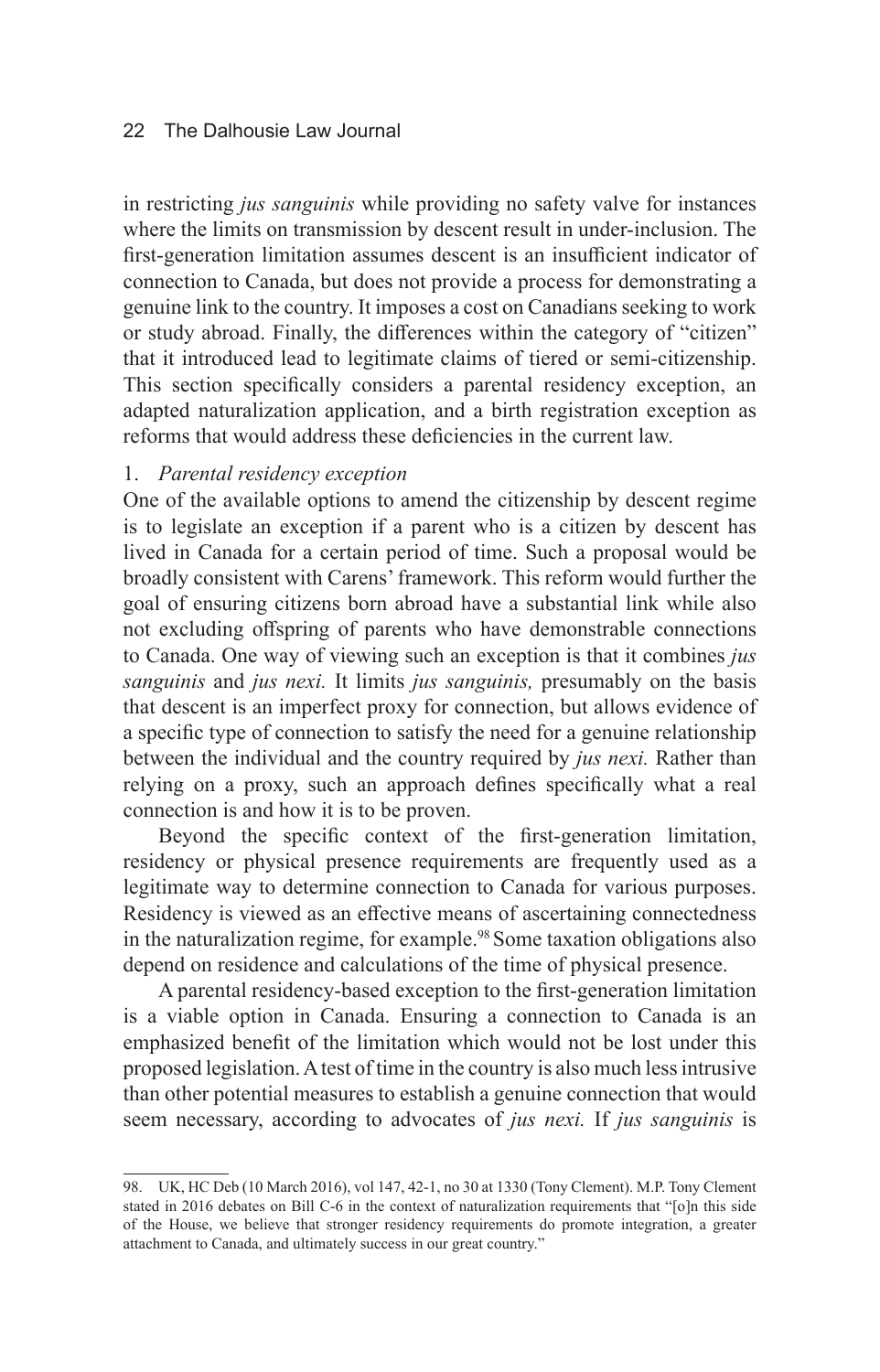based on the assumption that descent is a proxy for connection, then actual time in the country would seem to be at least as functional a substitute.

The rules in comparable countries suggest that the period of physical presence required ought to be modest. A one to six-year residency requirement appears appropriate. The requirements could increase based on how many generations removed the child is from an ancestor born in Canada, similar to the increased stringency of requirements in the United Kingdom. For example, the required parental residency could be longer for a third-generation offspring born abroad than a second. Requiring that a portion of these years occur after adolescence—as is done in the United States in some circumstances—is also viable. Maintaining modest presence requirements in some form would avoid excluding the children of parents who remain connected to the country.

The drawbacks to this regime are similar to the first-generation limitation in place. Both places of birth and residency are not necessarily perfect measures for connection to Canada. As pointed out by advocates of *jus nexi,* any formal test rather than a holistic assessment of genuine connection is likely to be arbitrary to some extent and to be both over-and under-inclusive in specific instances. Some individuals may be involved in Canadian organizations abroad and have an identity associated with the country without the required domestic physical presence period. As a result, adopting this rule may exclude some individuals who have not lived in Canada, but retain a significant connection to it. There would also still be disincentives for some to pursue international careers or studies.

#### 2. *Adapted naturalization application*

Another feasible option is to provide a means for second or subsequent generation individuals to apply for a grant of citizenship with less onerous requirements than under the general procedure. This option recognizes the pre-existing relationship to Canada that the applicant has through their parentage. As well, it acknowledges the long-standing role of *jus sanguinis*  in Canada and the relevance of descent in proving a connection.

Member of Parliament Jenny Kwan proposed a version of this in a private member's bill.<sup>99</sup> Bill C-333 proposed allowing for citizenship by descent where an applicant demonstrates their parent has a "substantial connection" to Canada, and the applicant has spent 1,095 days in Canada or demonstrates a substantial connection to the country. What is notable about this proposal is that it places the burden of physical presence or

<sup>99.</sup> Bill C-333, *An Act to Amend the Citizenship Act and the Immigration and Refugee Protection Act (Granting and Revoking of Citizenship)*, 1st Sess, 42nd Parl, 2016.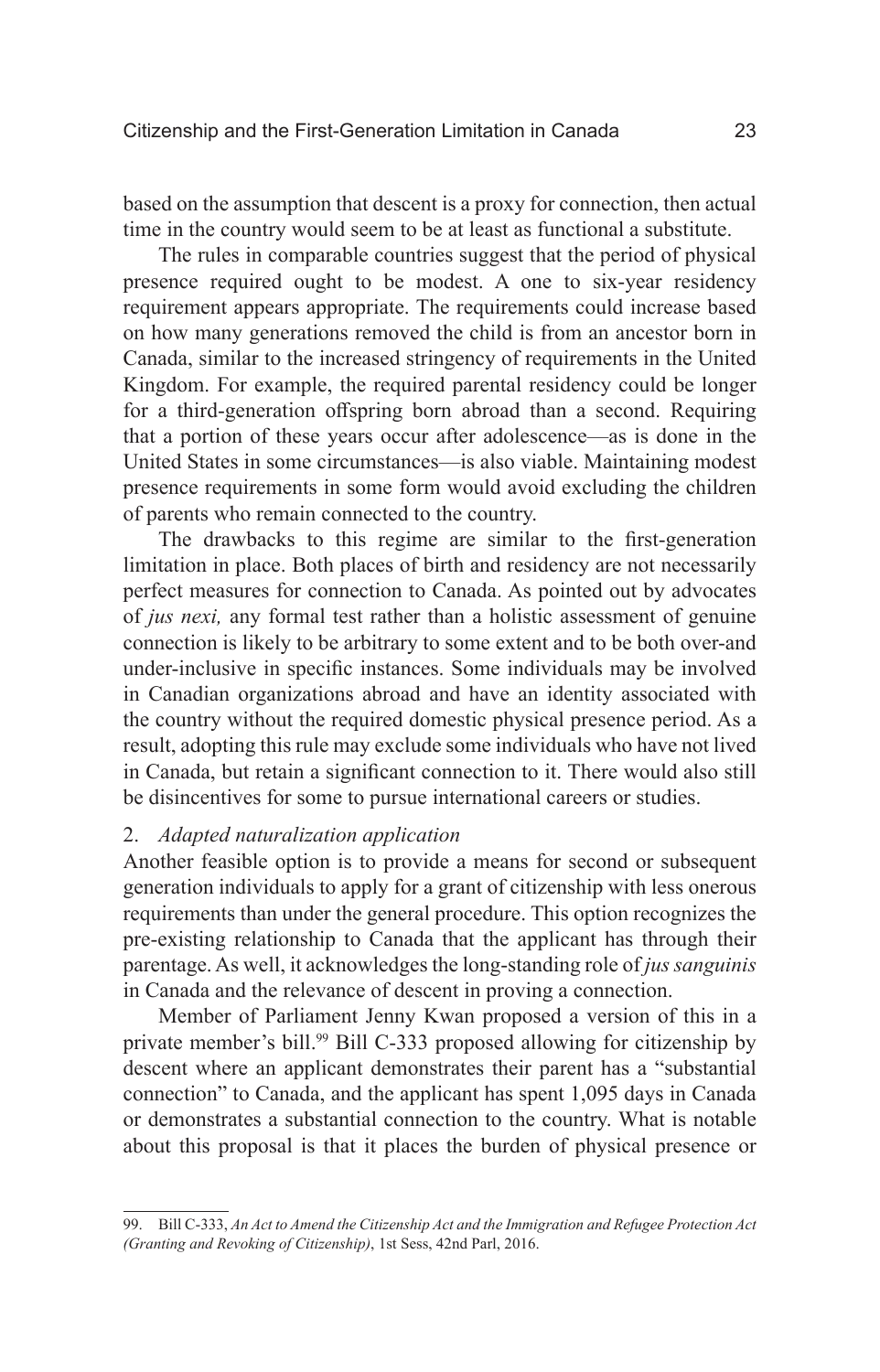substantial connection on the applicant's offspring rather than exclusively on the citizen parent, as is the case in the United Kingdom and Australia. The three-year residency requirement in C-333 for the grant process (1095 days) is not overly arduous. As it partially replicates the existing grant requirements, it appears to be an accepted period of time for one to establish a connection to Canada, although C-333 would waive the requirement of pre-existing permanent residency. It would also waive the requirement that the days of physical presence be in the three years *directly prior* to the application.

Placing residency burdens on the applicant is comparable to the modified *jus soli* systems in Australia and France, which entitle someone born in the country to citizenship after certain residency periods. The length requirements in C-333 would have been longer than those in Australia, but are identical to those in the United Kingdom. While Bill C-333's approach has merit, it is arguably too strict. Requiring both the parent and the child to demonstrate a substantial connection (or, physical presence, in the child's case) is too stringent. A reasonable solution would be to require *either* the parent or the offspring to demonstrate a physical presence or substantial connection in lieu. This brings the amendment more in line with the international examples.

Such an approach would need to define the meaning of a parent's "substantial connection." In defining a "substantial connection," the challenge would be to avoid being overly intrusive or, worse, permitting abusive procedures of the kind warned about by critics of the tests for a genuine connection flowing from the *jus nexi* principle. Moreover, if poorly implemented, it could potentially introduce criteria that are unfair or biased, as Novogrodsky, Song, and Weil warn against.

The pre-2009 rules require a "substantial connection" and set out criteria, but they may be too limited to re-introduce today. Some of the manners of demonstrating connectedness would benefit from expansion to acknowledge the various ways in which a Canadian can retain a substantial connection to the country. For example, the former regulations identified someone who has worked for the Canadian Government in some capacity as maintaining a substantial connection. This could be expanded to include working for a Canadian NGO, company, or organization. As this proposal does not exclude applicants over 28, it would be fruitful to add criteria that are less targeted towards youth than the pre-2009 rules.

One potential criticism of the adapted naturalization application is that it enables people to apply for citizenship at any point in their lives. Some people may take advantage of this system by acquiring citizenship while never spending more than a few months in Canada consecutively.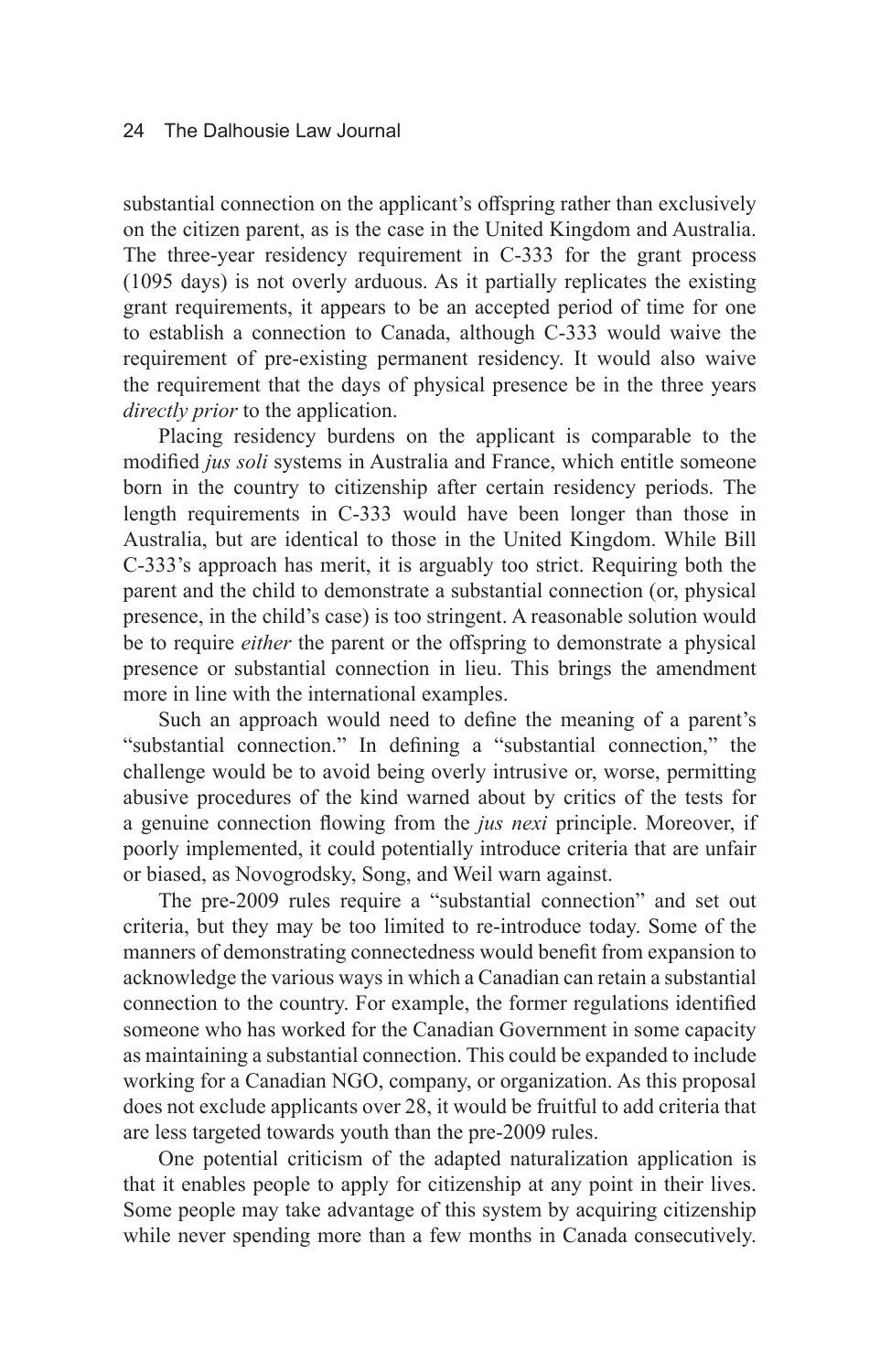As is the case in the general grant procedure, adding a consecutive period requirement, or a maximum age for applicants would solve these issues. Excluding an age requirement is likely prudent, however, in light of the noted difficulty the government has in communicating deadlines to those at risk of not meeting them.

### 3. *Birth registration exception*

A further option would be to add in a birth registration exception. Some countries, such as Germany and Belgium, allow for citizenship by descent so long as the child's birth is registered with the appropriate authority of the country within a certain time frame, or similarly that the parent submits a declaration of intent for the offspring to gain citizenship. This option accommodates those wishing for their children to become citizens. As a result, a benefit of this regime is the parents who retain a connection to the country are likely to be able to pass on Canadian citizenship to their children. Connection is partially demonstrated by the parent turning their mind to the necessary procedure. Further, it would solve the issue of statelessness flowing from the limitation.

A significant issue in this possible reform is that it may not adequately address the issues of over- and under-inclusion. For example, knowledge of a country's citizenship laws is an indirect measure for connectedness. It may serve to ensure that politically and legally aware people are able to pass on their citizenship to offspring born abroad if they so please, but unintentionally discriminate against people who lack knowledge and resources. Similar measures have also been criticized in Canada due to generally low awareness of the rules. The limited timeframe, then, risks excluding interested applicants. Despite these drawbacks, it would be an improvement over the existing rigidity of the first-generation limitation.

## *Conclusion*

This article has evaluated the first-generation limitation in Canadian citizenship law. The indefinite transmission of citizenship by descent raises challenges for a legal regime underpinned by an emphasis on connection to Canada. The restrictions on *jus sanguinis* were controversial at their introduction in 2009 and despite softening at the edges as a result of 2017 amendments, remain so today. It seems likely that under the current rules, individuals with Canadian parents and substantial connections to the country are being arbitrarily excluded. There are a variety of potential reforms which, in our view, would improve Canadian citizenship laws, including a parental residency exception, an adapted naturalization process, and/or a birth registration exception. None of these options can fully square the circle of how to balance a need for a connection with a